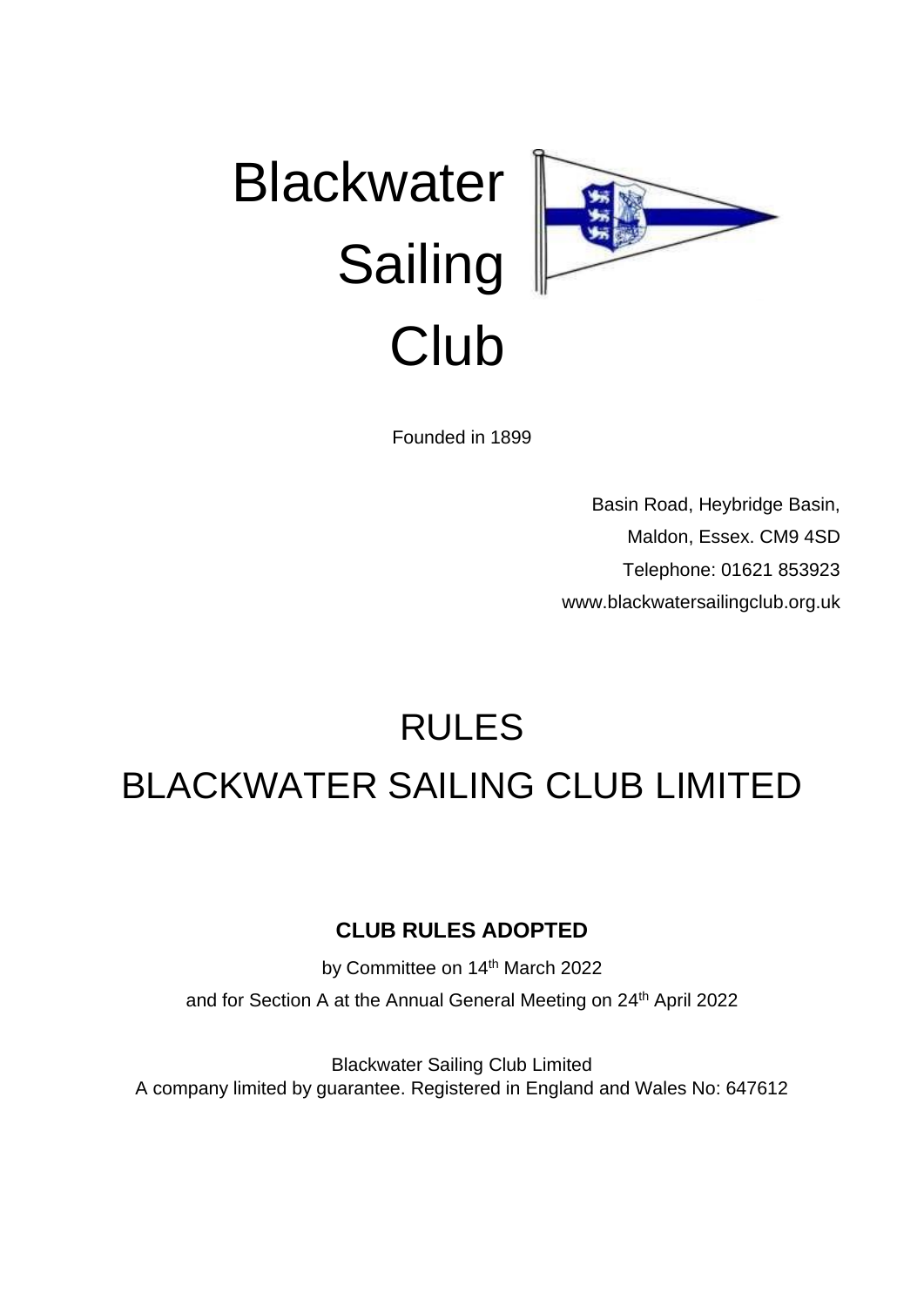# BLACKWATER SAILING CLUB LIMITED

# **RULES**

# **INTRODUCTION**

The Rules are for the conduct of the affairs of the Blackwater Sailing Club Limited (hereinafter called "the Club"), and for compliance by Members. The Rules are in addition to, and in amplification of, the Articles of Association of the Club.

Section A of these Rules, and updates thereto, are approved at General Meetings of the Club, in accordance with the requirements of Articles 3(e) and (f).

Sections B to G of these Rules, and updates thereto, are approved by the Committee under the powers granted to it by Article 10.1 (e).

With respect to some Rules additional information and guidelines are provided in the Club's Members' Information File (MIF), as defined below. Each item in the MIF is issued under the authority of the relevant Club Officer.

In these Rules:

Reference to a Member shall mean a Full Member, Honorary Member or Cadet Member (as the case may be), as defined in the Articles of Association of the Club, and "Cadet" shall mean Cadet Member

Reference to an Officer of the Club shall mean either a Flag Officer or an Honorary Officer, as defined in the Articles of Association of the Club

Reference to the Club Notice Board shall mean any of the notice boards in the main entrance lobby of the clubhouse

Reference to the Members' Information File shall mean the file kept for that purpose on the Club website

Reference to parent in the context of Rules concerning Cadets or children shall also include a legal guardian

Words importing any gender shall import any other gender

Words importing the plural number shall include the singular and vice-versa

A reference to a statute or statutory provision includes a reference to that statute as from time to time consolidated, modified, re-enacted or replaced by any other statute or statutory provision and includes any subordinate legislation made under it

Any case not provided for in these Rules will be referred to the Committee whose decision will be final.

#### **CONTENTS**

The Rules are organised in sections as follows:

| А.  | Rules relating to Membership, Subscriptions and Charges | pages 2  |     | - 6 |      |
|-----|---------------------------------------------------------|----------|-----|-----|------|
| В.  | <b>General and House Rules</b>                          | pages 7  |     |     | - 13 |
| C.  | Rules relating to Members' Boats                        | pages 14 |     |     | - 17 |
| D.  | Racing Rules                                            | page     | 18  |     |      |
| E., | <b>Rules for Club Owned Boats</b>                       | pages    | 19  |     | - 20 |
| F.  | <b>Sailing School Rules</b>                             | page     | -21 |     |      |
| G.  | Lake Rules                                              | page     | 22  |     |      |
|     | Appendix – List of MIFs referenced in the Rules         | pages    | -23 |     | - 24 |
|     | Table of amendments                                     | page     | 25  |     |      |
|     |                                                         |          |     |     |      |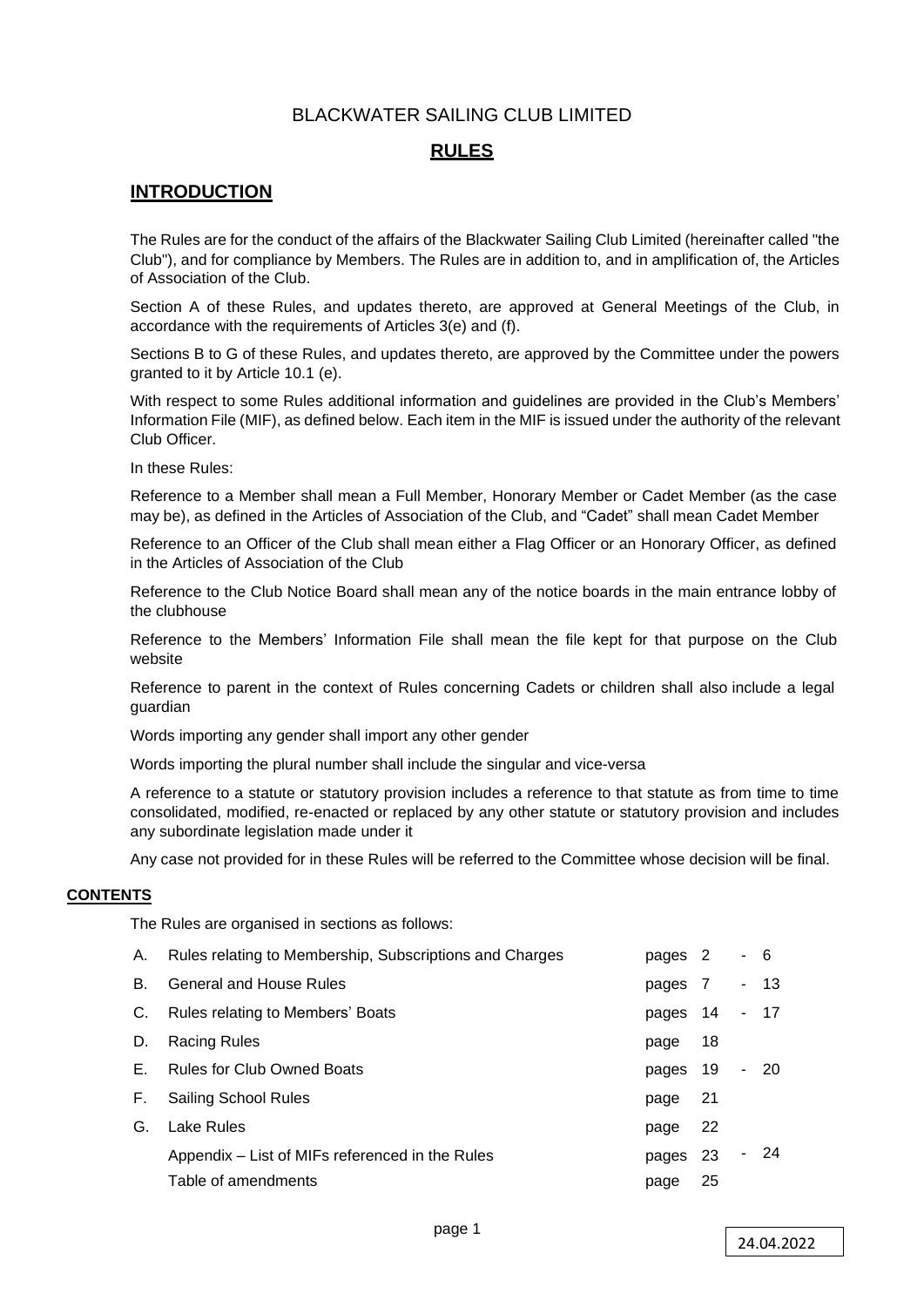# **A. RULES RELATING TO MEMBERSHIP, SUBSCRIPTIONS AND CHARGES**

# **1. Election of Members**

# **(a) Full Members**

Every candidate for membership shall apply to the Hon. Membership Secretary in writing in such form as shall be required for that purpose by the Committee. An example of the current form is held in the Members' Information File. Each such candidate shall either:

(i) Be proposed and seconded by two Full or Honorary Members of the Club in writing in the form required by the Committee or

(ii) Submit himself for interview by a member of the Committee or the Membership subcommittee.

In the case of (i) above the Hon. Membership Secretary or any Flag Officer may in addition in his sole discretion decide that a candidate be required to submit himself for interview prior to his election being considered.

Subject to the above and to each application (or a copy of it) being posted on the Club Notice Board for a period of not less than fourteen days (or such other period as the Committee shall decide) each application shall be considered by either the Committee or the Membership subcommittee and voted upon by secret ballot. If the Membership sub-committee is unanimously in favour of a candidate, his application shall be deemed approved by the Committee. If the Membership sub-committee be not unanimously in favour of a candidate his application shall be passed to the Committee. At Committee, whether or not the application has previously been considered by the Membership sub-committee, if there be one vote in four against the candidate, he will not be elected.

For the purposes of the above, a quorum of the Membership sub-committee shall comprise the Hon. Membership Secretary or a Flag Officer and at least three other Members of the Membership sub-committee.

# **(b) Honorary Members**

Any distinguished person, or a person who has rendered special service to the Club, may be elected an Honorary Member of the Club, for such period as the Committee may decide. He may be nominated by any Full or Honorary Member and shall be elected by secret ballot of the Committee provided this is agreed by 90% or more of those voting at the meeting.

# **(c) Cadet Members**

A Cadet shall be elected in the same manner as described in Rule A1(a), but requires only one proposer who may be his parent. All applications shall be in writing in such form as shall be required for that purpose by the Committee and (if not incorporated in such form) must be accompanied by a letter of consent from a parent of the applicant. An example of the current form is held in the Members' Information File. All applicants must be 8 years of age or over and less than 18 years of age at the date of election.

A Cadet must have at least one parent who is a Full or Honorary Member of the Club, other than in exceptional circumstances which must be approved by the Committee. In such circumstances the Committee shall as a pre-condition of election of any Cadet (or of any Cadet renewing his membership) require that a Full or Honorary Member first agrees in writing, in such form as the Committee shall require, to accept responsibility for the Cadet asif he were the parent.

Cadet membership shall cease on 31<sup>st</sup> December of the year in which the Cadet reaches 18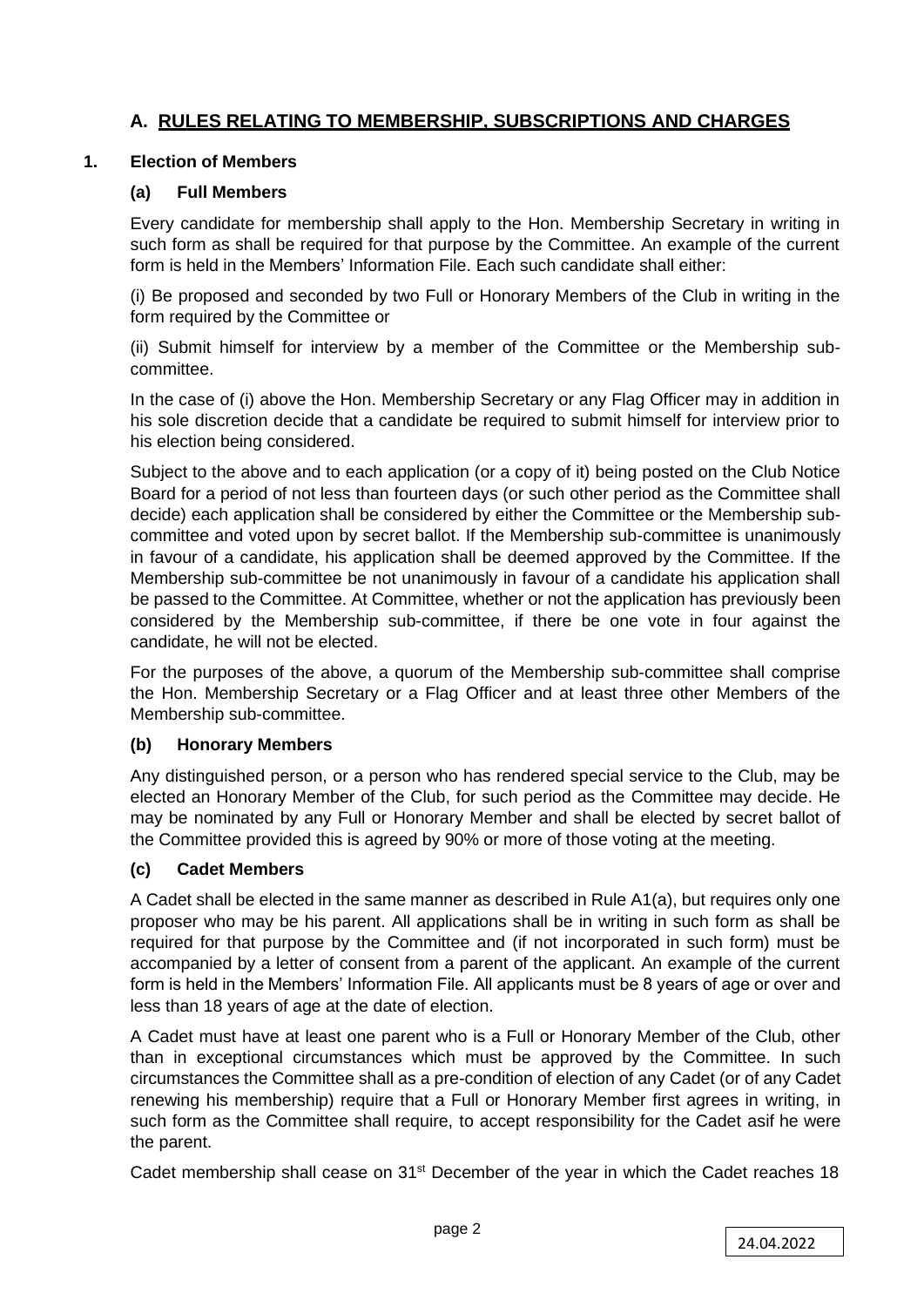years of age, at which time he will automatically be considered as a candidate for Full membership commencing at the beginning of the following calendar year.

# **2. Other Categories**

# **(a) Associates**

A Full Member of the Club may apply to the Committee to transfer to Associate status. The Committee will approve such a transfer, if it considers in its sole discretion that there are proper reasons why the Member is unable to make use of the Club but wishes to continue his association with it. The transfer shall be approved by the Committee by secret ballot and if there shall be one vote in four against, the transfer will not be approved. The Committee need not give a reason for its decision.

Associate status is not membership and confers none of the rights and privileges of a Full Member of the Club (including the right to launch, recover or keep a boat at the Club). If an Associate wishes to visit the Club he shall only do so as a Temporary Member or as a Guest under Rule A2(c)(i) or A2(c)(ii) respectively.

# **(b) Training Members**

Persons other than Full Members, Honorary Members and Cadets who attend any training scheme or course operated by the Club on or from its premises are deemed to be Training Members. All Training Members shall be under the control and supervision of an instructor nominated by the Principal of the Sailing School. Training membership shall confer none of the rights and privileges of membership of the Club other than to use, for a limited period, such of the Club's facilities as are necessary in connection with the scheme or course being attended, and under the control and supervision of the relevant instructor. The names of all Training Members shall be recorded by the Principal of the Sailing School or a person appointed by him for this purpose.

# **(c) Visitors**

Visitors are categorised as either Temporary Members or Guests.

# **(i) Temporary Members**

Persons who wish to utilise the Club's facilities for one period of up to seven consecutive days may be introduced to the Club as Temporary Members only by Full or Honorary Members who shall be responsible for payment of their subscriptions and charges in accordance with the prevailing tariff. TemporaryMembers shall have none of the rights or privileges of Full Members of the Club other than to use the Club's facilities (including launching, recovery and parking of dinghies) for a limited period under the control and supervision of the introducing Member.

No person who has been expelled, suspended or rejected as a Member shall be introduced as a Temporary Member.

Members who wish to introduce Temporary Members shall apply to the Hon. Treasurer in writing in such form as shall be required for that purpose by the Committee. Temporary membership is effective upon completion of the form and payment of the appropriate fees.

Associates wishing to have Temporary Member status may introduce themselves by applying to the Hon. Treasurer in writing in such form as shall be required for that purpose by the Committee. They are responsible for payment of their own charges. Temporary membership is effective upon completion of the form and payment of the appropriate fees.

For each individual, temporary membership is restricted to one period of a maximum of seven consecutive days per calendar year.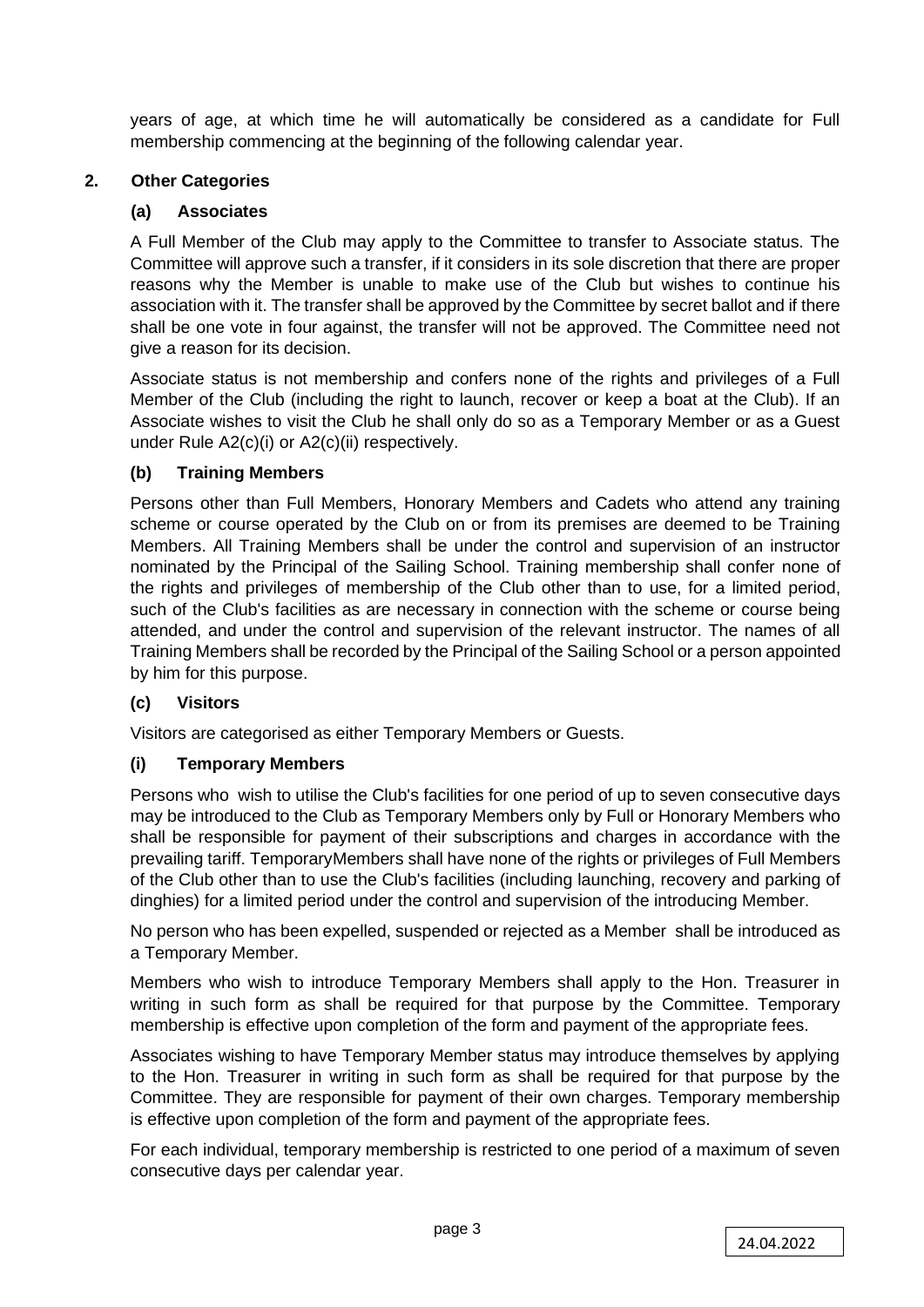Participants in open sailing events at the Club, having signed an entry form and paid the corresponding entrance fee, are deemed to be Temporary Members whose charges are included in their entrance fee.

# **(ii) Guests**

Full and Honorary Members have the privilege of introducing (except on the occasion of General Meetings) not more than two Guests on any one day. No Guest shall be introduced more than four times between 1<sup>st</sup> April and 30<sup>th</sup> September in any one year and more than four times between 1<sup>st</sup> October and 31<sup>st</sup> March in the following year. Visits for short periods of no more than 30 minutes on any one day do not count towards the above limits; the 30 minutes time limit also applies to the visitor's car, if any. Members introducing Guests shall enter their names in the Guest book kept in the clubhouse main entrance lobby.

No person who has been expelled, suspended or rejected as a Member shall be introduced as a Guest.

Guests shall not be allowed to bring, launch or recover boats.

Full and Honorary Members may invite Guests to formal Club social events, in which case the Member is responsible for all charges. Such Guests are not included in the above limits on frequency and do not have to be entered in the Guest book.

Associates may sign themselves in the Guest book, subject to the above limits on frequency.

Visiting yachtsmen who are members of a club affiliated to the Royal Yachting Association, or an equivalent overseas club, may visit the Club without charge, and shall sign themselves in the Guest book, subject to the above limits on frequency.

# **(d) Children**

Children, who are 8 years of age or over, are not permitted on the Club's premises except as a duly elected Cadet, as a Training or Temporary Member, or as a bona fide Guest.

Children of any Full, Honorary, or Temporary Member who are under 8 years of age are admitted to the Club's premises without payment provided that at all times they are under the control and supervision of their parent (or by a responsible adult nominated by their parent) who shall be solely responsible for their conduct, safety and well-being.

# **3. Subscriptions and charges**

- **(a)** Entrance fees, membership subscriptions and boat charges shall be in accordance with the prevailing tariff as approved in General Meeting of the Club and posted in the Members' Information File.
- **(b)** Charges for other services and goods provided by the Club shall be in accordance with prevailing tariffs determined by the Committee, or by a duly authorised sub-committee, and posted in the Members' Information File.
- **(c)** Membership subscriptions for Full and Cadet Members, subscriptions for Associates, and boat charges fall due annually on 1<sup>st</sup> March in respect of the calendar year January / December.
- **(d)** At Committee discretion, membership subscriptions and boat charges may be paid in two equal instalments, one on 1<sup>st</sup> March and one on a later date, to be specified by the Committee, in the same year. If no payment is received by 1<sup>st</sup> March the full amount is deemed to be due on  $1<sup>st</sup>$  March; if the first 50% instalment is received on or before  $1<sup>st</sup>$ March then the second 50% instalment is deemed to be due on the specified later date.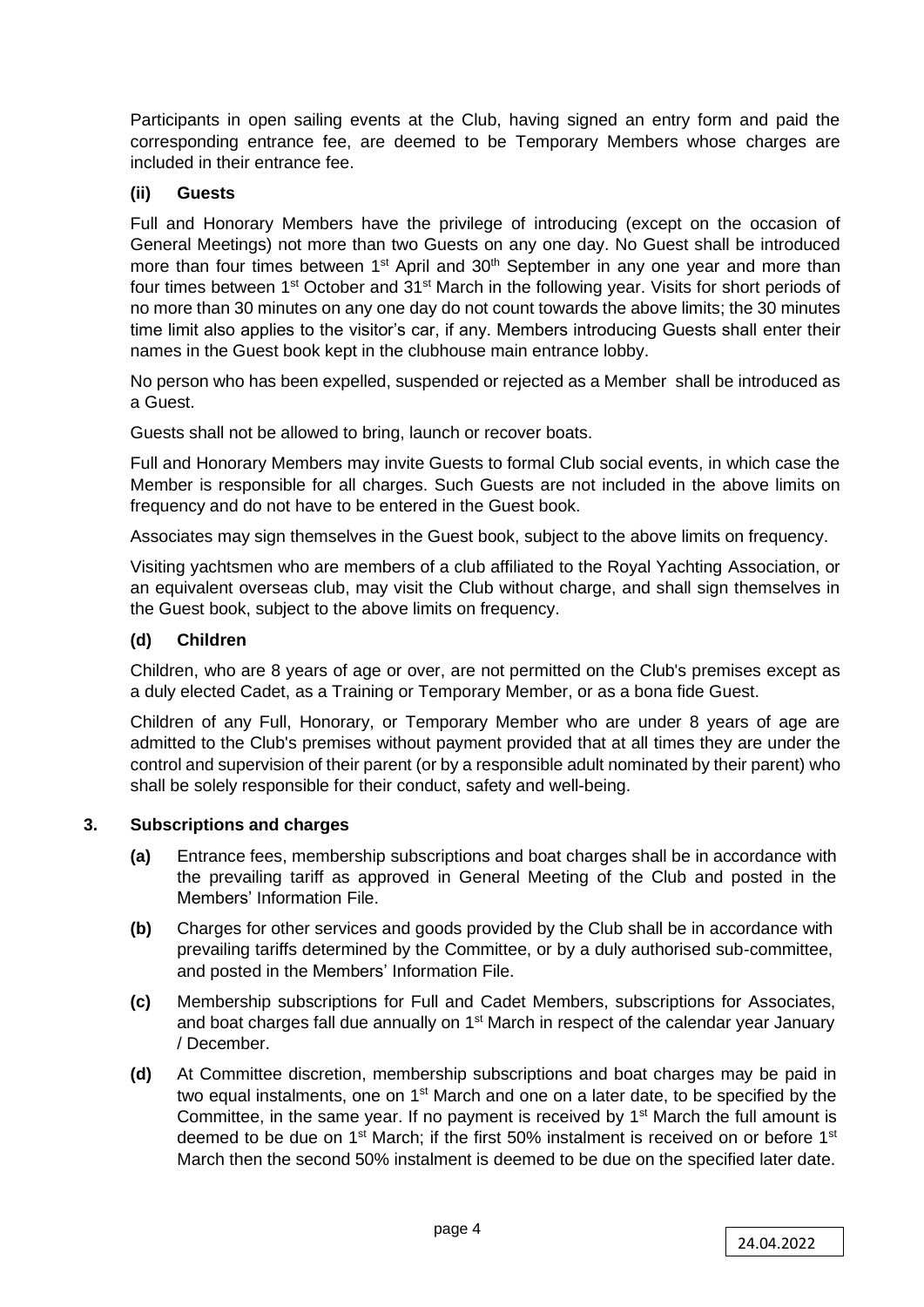- **(e)** Subscriptions and charges for Training and Temporary Members are payable on demand.
- **(f)** Charges for boats brought newly to the Club are payable on demand.
- **(g)** Charges for all other services are payable on demand
- **(h)** If any Full, Honorary or Cadet Member or Associate fails to pay his account, either for subscriptions or charges, on or before its due date, a further written application for payment will be made. If payment is not received within a further period of twenty-one days following the date of the further application for payment, the name of the Member/Associate concerned will, at the discretion of the Committee, be posted on the Club Notice Board, and if his account is not paid within twenty-one days of such posting, his name may, at the discretion of the Committee, be removed from the list of Members or Associates, without prejudice to the right of the Club to collect outstandingdues, and he shall thereupon cease to be a Member or Associate as the case may be.

# **4. Subscriptions and boat charges for fractional years**

- **(a)** For Full and Cadet Members elected to the Club during the year, entrance fees, membership subscriptions and boat charges if applicable are payable within one month of election, and if not so paid the election may be void at the discretion of the Committee.
- **(b)** A Full or Cadet Member elected on or after 1<sup>st</sup> September but before 31<sup>st</sup> December shall not be liable for any membership subscription in respect of the calendar year immediately following his election.
- **(c)** A Member or Associate whose relationship with the Club ceases during a year for whatever reason is not entitled to any refund of subscriptions or charges.
- **(d)** Subject to (e), (f) and (i) below, the full respective boat charge is payable for each boat kept at the Club for any part of the year.
- **(e)** If a boat is brought to the Club on or after 1st September but before 31st December the full respective boat charge is payable at the time of arrival at the Club, and no boat charge shall be due in respect of the calendar year immediately following such arrival.
- **(f)** If a boat is removed from the Club before 1<sup>st</sup> March, then no boat charge is due for that year, provided that a full charge has been paid for the boat in the previous year.
- **(g)** If a boat is brought to the Club only for winter storage or winter mooring the full respective boat charge is payable at the time of arrival at the Club and will fall due on 1<sup>st</sup> March in subsequent years.
- **(h)** Members intending to bring a boat which is new to the Club shall advise the Hon. Treasurer in writing in such form as shall be required for that purpose by the Committee. The same form shall be used to advise sales of boat between Members, sales of boats to non-Members, or removal of boats from the Club. Where a Member fails to notify the Hon. Treasurer within 14 days, the 'non-registered boat charge' will apply for the non-registered period in addition to the prevailing boat charge.
- **(i)** Full, Honorary and Cadet Members may keep a boat (other than a cruiser) at the Club for up to seven days per year at the same rate as applies to Temporary Members. Members who wish to do so shall apply to the Hon. Treasurer in writing in such form as shall be required for that purpose by the Committee.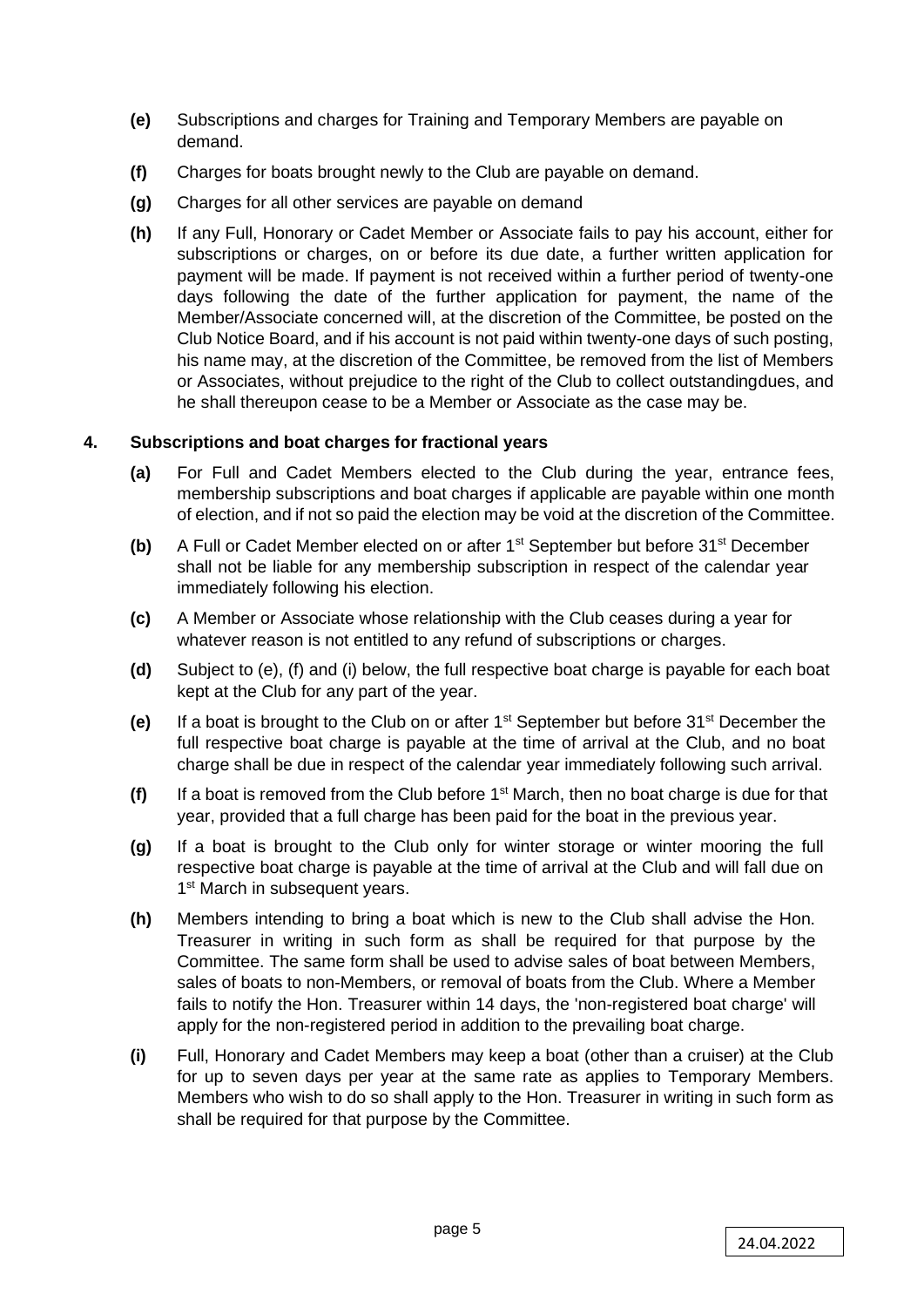# **5. Reductions in fees, subscriptions and charges**

- **(a)** A husband and wife or a couple in a civil partnership, both of whom are Members, shall pay the reduced subscription according to the prevailing tariff, which reduction shall not apply to entrance fees
- **(b)** Couples living permanently at the same address may apply in writing, through the Hon Membership Secretary, for Rule A5(a) to be applied to them as if they were husband and wife or in a civil partnership.
- **(c)** The reduced subscription rates described in Rule 5(a) and (b) above cannot be applied retrospectively.
- **(d)** Full Members who have not attained the age of 24 years shall be termed Juniors. They are liable to and pay the reduced subscription according to the prevailing tariff, until the end of the calendar year in which they become 24.
- **(e)** Any Full Member having reached the age of 65 years and who has been a Full Member of the Club for at least 25 years, or having reached the age of 70 years and who has been a Full Member for at least 15 years, may apply for his subscription to be reduced to one half of the prevailing rate.
- **(f)** Any Full Member having reached the age of 80 years and who has been a Full Member of the Club for at least 15 years may apply for his subscription to be reduced to one quarter of the prevailing rate
- **(g)** If a Member who has left the Club wishes to re-join within a period of seven years, at the Committee's discretion a further entrance fee will not be payable.
- **(h)** The Committee may in any particular case at its discretion reduce or waive payment of any subscription or charge.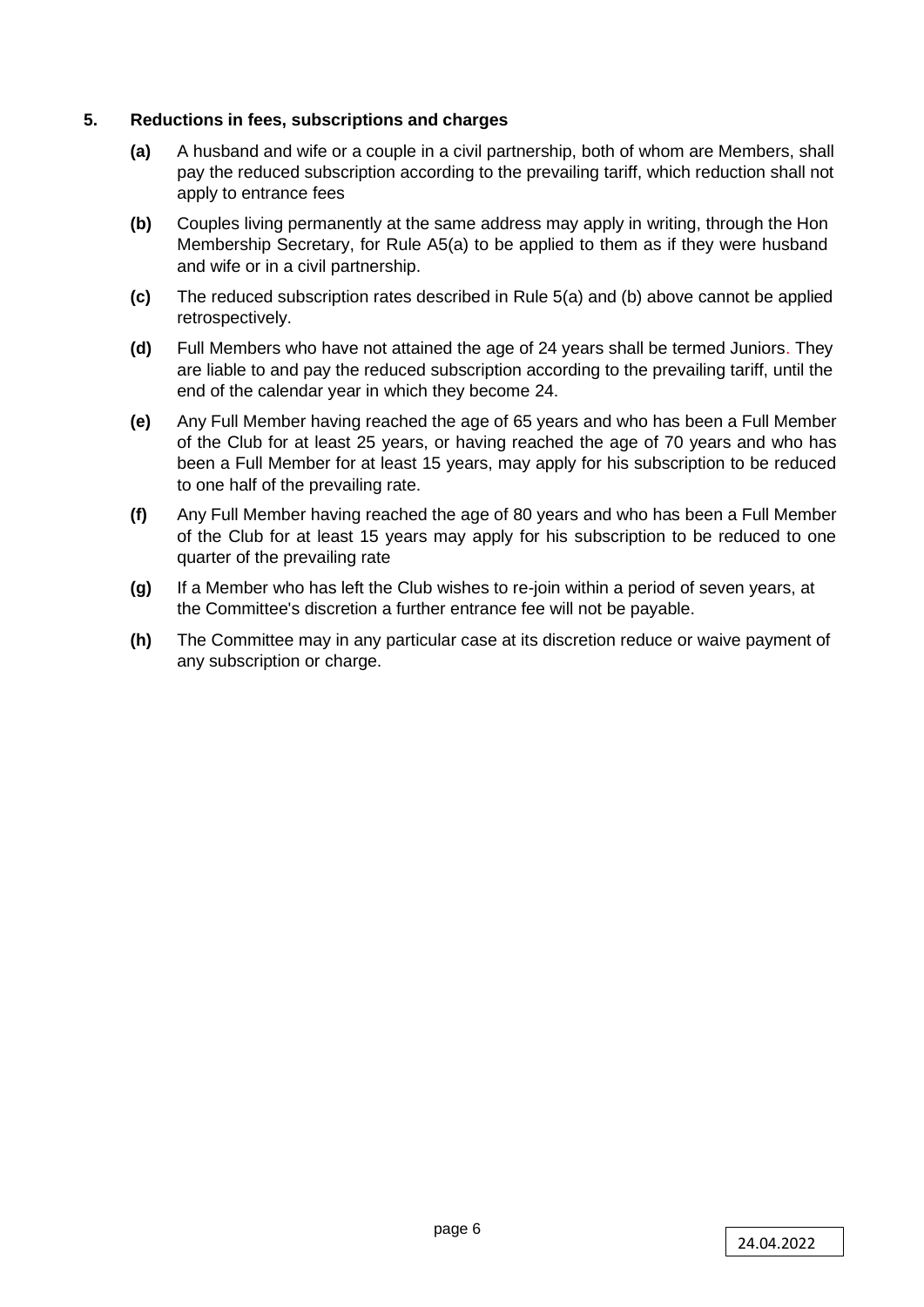# **B. GENERAL AND HOUSE RULES**

# **1. Burgee**

The Burgee of the Club shall be white with the former Maldon Borough Arms and a horizontal bar in dark blue. The design of any merchandise bearing the name of the Club and/or the burgee must be authorised by the Committee.

Note: Details of current designs are contained in the Members' Information File.

# **2. Hours of opening and closing of the Club**

The clubhouse is open to Members subject to such limitations as are imposed from time to time by the Committee.

The last Member leaving the clubhouse shall be responsible for ensuring that all windows and doors are closed or locked (as the case may be) and for turning off the lights and generally securing the premises.

# **3. Health and Safety**

The Club's policy statement is contained in the Members' Information File.

# **4. Sea wall flood prevention gates**

The sea wall flood prevention gates are controlled by the Environment Agency. In the event of an emergency, the Environment Agency may send a Flood Alert or Flood Warning to the Club and request that the Club operates the gates. Suitably trained Members are authorised by the House, Precincts and Equipment sub-committee; a list of authorised operators of the flood prevention gates is contained in the Members' Information File.

# **5. Pier and pontoon**

The pier and pontoon are primarily for the purpose of embarkation or disembarkation. Diving or jumping from the pier or pontoon are not permitted, except during organised Club events. Any Member of the Committee, Officer of the Club or the Race Officer, for reasons of safety or nuisance, may require any person swimming in such vicinity to cease doing so immediately.

# **6. Galleys**

The Members' galley, located on the lower deck, is for the use of Members. Users shall be individually responsible for ensuring that Club crockery and cutlery are returned clean to store after use.

The functions galley, located on the upper deck, is only for use for organised catering in connection with Club events, by arrangement with the Rear Commodore.

The consumption of food is not permitted in the functions galley.

Children under 8 years of age are not allowed in either galley.

# **7. Dress**

Members wearing wet clothing shall not use the internal staircases, the main entrance lobby, or any first floor areas of the clubhouse, other than as provided for in connection with organised social events, and they must use the wet entrances for access to the toilets and changing areas.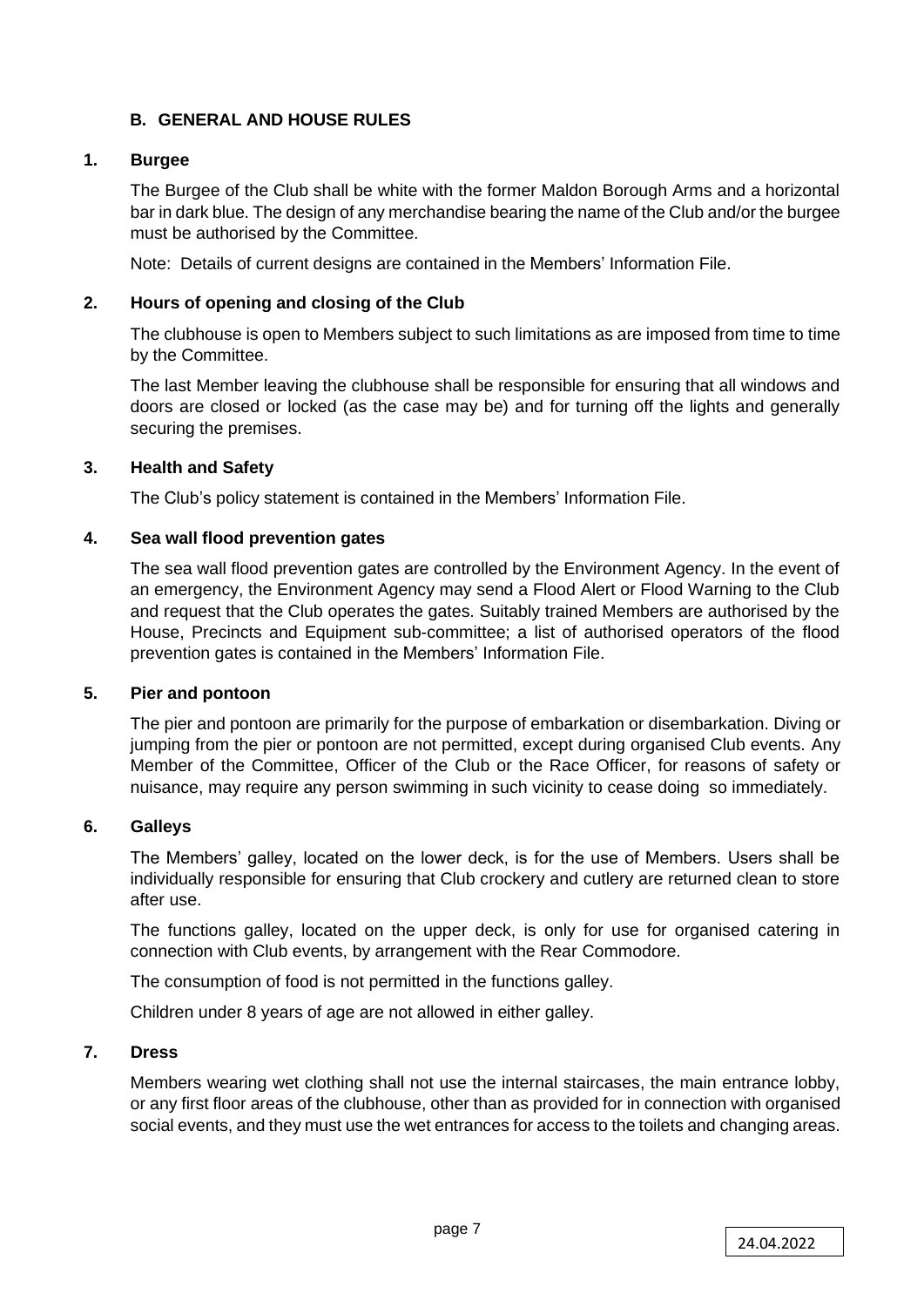# **8. Cadets and children**

Cadets under 11 years of age shall not attend the Club unless a parent, or a responsible adult nominated by the parent, is also on the premises.

Children under 8 years of age shall be under the control and supervision of a parent, or by a responsible adult nominated by the parent – refer Rule A2(d)

The sunroom is reserved for use by persons aged 18 or over.

Cadets shall wear a suitable buoyancy aid or life jacket at all times when afloat.

# **9. Child protection policy**

The Club's policy documents, comprising the Safeguarding and Child Protection Policy and Procedures, and associated Code of Conduct and Good Practice Guide, are contained in the Members' Information File.

# **10. Dogs**

Members and Guests bringing dogs to the Club shall ensure that they do not cause a nuisance to other people.

Dogs (except guide dogs or assistance dogs) are not permitted within the clubhouse.

Elsewhere on Club property, except within the lake compound, dogs shall always be on a lead.

Within the lake compound dogs shall always be kept under control

Any fouling anywhere on Club premises shall be cleared up and disposed of responsibly.

# **11. Radios, mobile phones, computers, etc.**

The use of portable radios, personal audio equipment, games computers or similar equipment is not permitted in the clubhouse or on the terrace, unless headphones are used. The use of mobile telephones in these areas shall be with due regard to the comfort and convenience of other Members

The Club's Wireless and Internet Policy is contained in the Members' Information File. This includes conditions for use of the Club's Wi-Fi network, which shall be obeyed by all those who login on the BSC Wi-Fi network's portal page.

# **12. Use of bicycles etc.**

For the safety of all, the use of roller blades, skateboards, scooters or similar equipment is not permitted on the clubhouse terrace, upper dinghy park (north), wash-down and slipway areas, and the roadways between them. During Club week and Cadet week, these items are not permitted on any part of the Club's premises.

The use of bicycles is not permitted on the clubhouse terrace, upper dinghy park (north), washdown and slipway areas, and the roadways between them.

# **13. Roadways within Club grounds**

Drivers shall not exceed 15 m.p.h. on all Club roadways.

Motorised vehicles shall not proceed beyond the car park areas, except for the purpose of necessary access on Club business.

page 8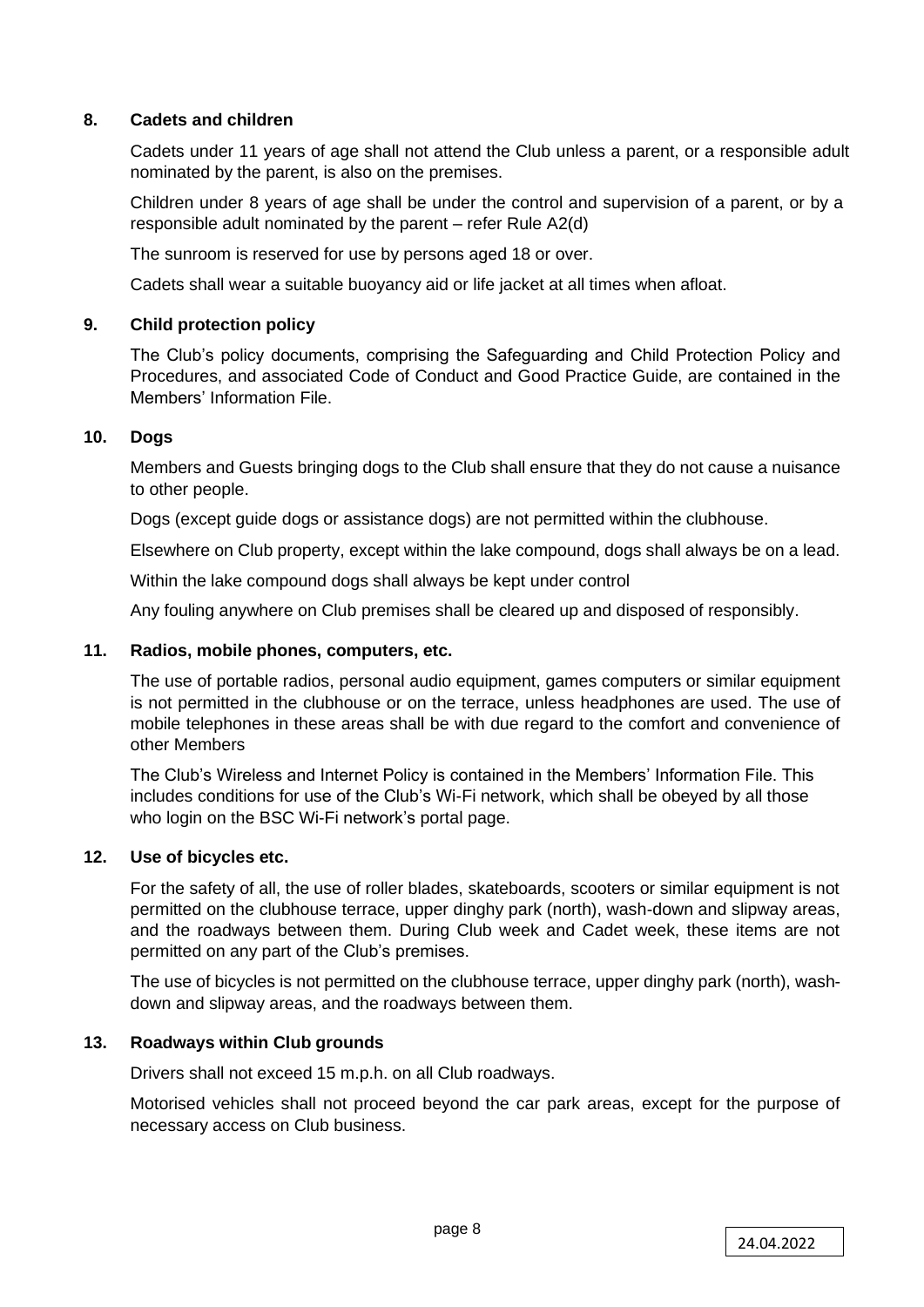# **14. Members' vehicles**

In order to identify Members' vehicles, the sticker provided by the Hon. Secretary shall be affixed to Members' vehicles' front windscreens in a clearly visible manner.

# **15. Club-owned vehicles and other motorised wheeled equipment**

Members shall not drive any such equipment unless they have been authorised by the House, Precincts and Equipment sub-committee. A list of authorised drivers is contained in the Members' Information File.

# **16. Club notice boards**

The Club notice boards are to be used only for notices concerning Club business and events. Members wishing to post a notice shall use only the Members' notice board, provided for this purpose.

# **17. Hiring of clubhouse rooms**

The Committee may refuse a hiring if it considers that the proposed event is of a nature that could bring the Club into disrepute.

# **(a) Hiring to Members**

Full and Honorary Members who are over 21 years of age may hire rooms on the upper deck for private parties or other events. Applicants must sign a hiring agreement in the form required by the Committee. Charges will be in accordance with the prevailing tariff and are payable in advance. Any associated use of the Stewards' services will be charged additionally. The Clubhouse Rooms Standard Conditions of Hire and clubhouse rooms booking form are contained in the Members' Information File.

There will be no charge for events which are:

- i) Open either to all Members, or to all members of a recognised group of Members within the club; examples of the latter would be the Cadets or a sailing boat class with a recognised Class Captain, and
- ii) Are either free to participants or, where a charge is made, any surplus on the event is returned to Club funds.

# **(b) Hiring to third parties**

The Committee may authorise hiring of the clubhouse by other clubs, societies, individuals or organisations for properly organised functions. Such events shall be authorised in advance in writing and confirmation of the Committee's decision shall be posted on the Club Notice Board or website at least seven days before that said occasion.

Such authorisation may include the right to purchase intoxicating liquor in which case this shall be explicitly specified in the hiring agreement and the provisions of Rule B28 shall apply.

The Committee shall, arrange for an Officer or a Full or Honorary Member so authorised to be present at each third party hiring to ensure proper and adequate control, and the Committee shall keep a record of all such occasions.

# **18. Club bungalow**

Full or Honorary Members may rent the Club bungalow. Charges will be in accordance with the prevailing tariff. No person under 18 years of age may book or stay overnight unless accompanied by an adult. The Bungalow Conditions of Use are contained in the Members'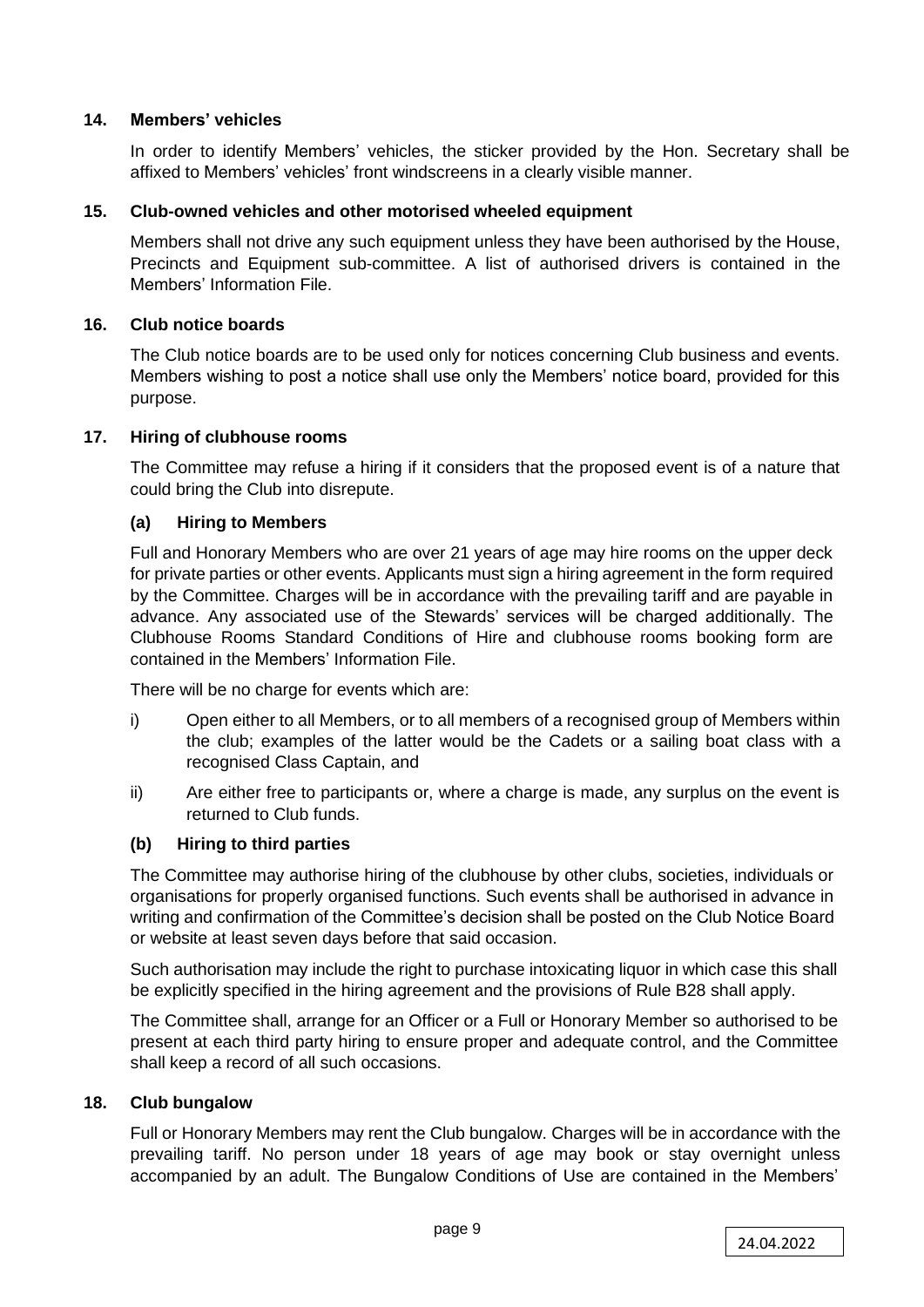Information File.

# **19. Camping**

Tents, caravans and sleeping in camper-vans are permitted on Club grounds to facilitate Members' participation in Club events.

This facility will take place only on dates and in areas designated by the Committee, or by the Camping Co-ordinator appointed by the Committee for this purpose, and be subject to a maximum of 28 days per year. Designated dates are published in the Members' Information File.

Campers must sign the camping register (kept in the clubhouse main entrance lobby) for each night they camp at the Club.

Persons under 18 years of age shall not camp at the Club unless accompanied by a parent, or a responsible adult nominated by the parent.

Visitors having Temporary Member status (refer Rule A2(c)) may camp provided that they have been formally granted permission by a Flag Officer.

Donations for camping are voluntary, and may be sent to the Hon. Treasurer at the Club.

# **20. Stewards**

The Stewards' duties are identified and controlled by an Officer of the Club designated by the Committee.

Subject to availability, Members may avail themselves of Stewards' services for various types of activity, as specified below. Further details are contained in the Members' Information File.

#### **(a) Launching and hauling-out of boats kept on moorings, and use of mast crane and boat hoist**

Appointments shall be made by email, text, telephone or direct oral contact between the Member and the Steward.

Refer also to Rule C4 which prescribes conditions for these activities; note that the Member, or a representative nominated by him, must be present throughout the operation.

# **(b) Work on a Member's moorings tackle**

All requests shall be made via the Moorings Officer (refer also to Rule C4(c)). The services will be charged to the Member's account in accordance with the prevailing tariff.

#### **(c) Work on a Member's boat**

All requests shall be made via the Hon. Warden

No responsibility is accepted by the Club concerning such services and it is the responsibility of the Member requiring the said services to ensure that the working conditions are safe. The services will be charged to the Member's account in accordance with the prevailing tariff.

# **(d) Repair of faults found in Club facilities**

These should be reported in the Fault Book, kept in the clubhouse main entrance lobby.

Any complaint regarding the Stewards' services must be made to the Hon. Secretary.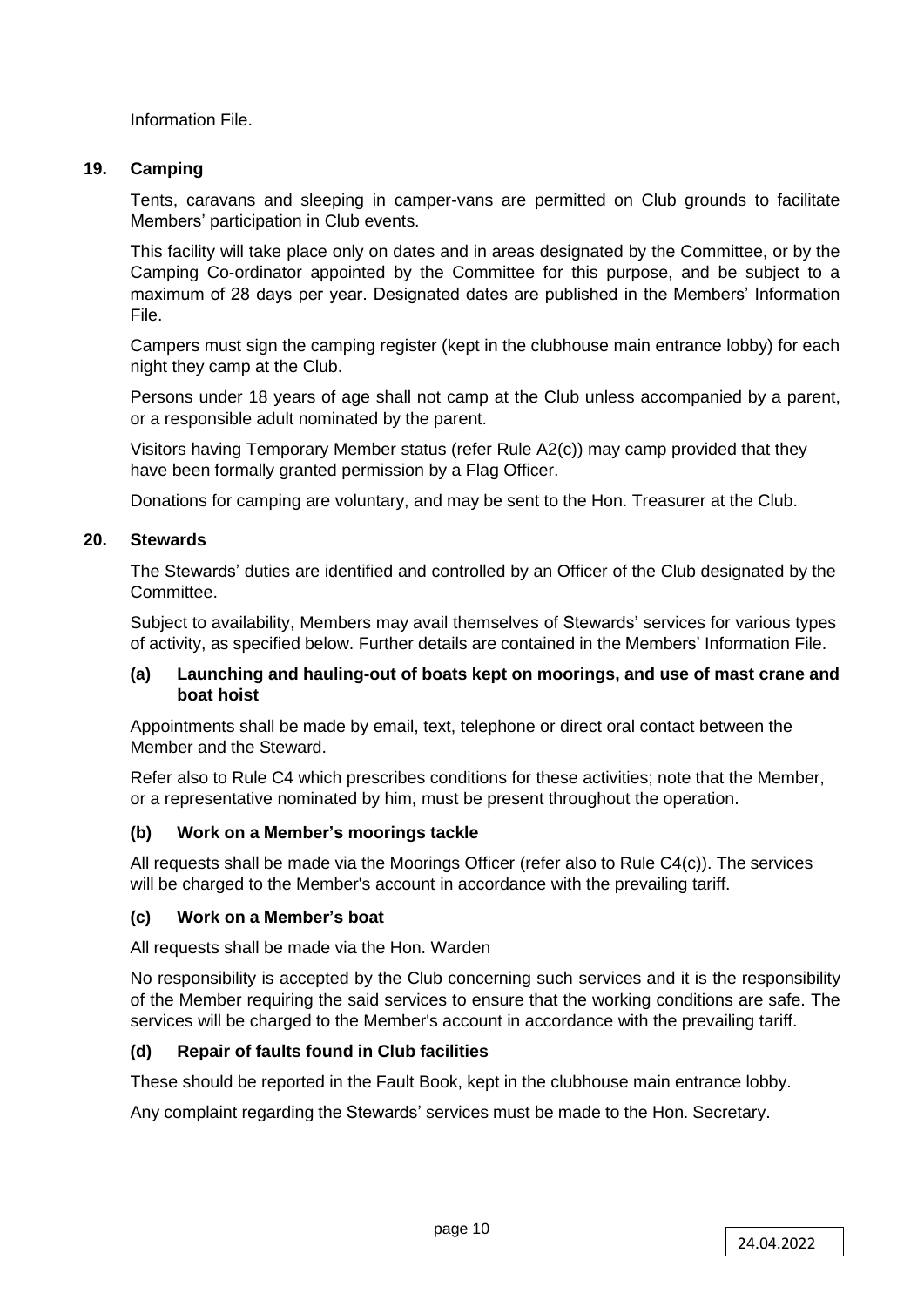# **21. Payments to Stewards**

The only payments which may be made by a Member to a Steward are as commission for arranging the purchase or sale of a boat on behalf of a Member. Such payments shall be made via the Club. The Club accepts no responsibility for these transactions.

# **22. Paid labour**

Members shall notify the Steward of any paid labour undertaking maintenance of their boats whilst on Club premises.

# **23. Club property**

No Members shall take from the Club any article that is the property of the Club without the consent of an Officer of the Club.

# **24. Stowage and disposal of Members' property**

Members wishing to stow gear necessary for sailing, separately from their boats, at the Club premises shall only do so at the Committee's discretion and shall stow such gear in the appropriate place in a shipshape manner and properly labelled.

Property which in the opinion of the Committee is considered to be derelict or abandoned, including boats, trolleys, trailers and non-registered boats, whether or not identified with the owner's name, which remains on the Club's premises without being claimed or recovered may be subject to the following:

- Removal to another part of the Club premises, without the Club being liable for any loss or damage howsoever caused
- After taking reasonable steps to trace the owner, which shall include prior twenty one days' notice in writing to any identifiable owner at that person's last known address as shown in the Club database, disposal under the authority of the Hon. Secretary, who may apply the proceeds (if any) in such manner as he thinks fit.

# **25. Limitation of Club liability**

# **(a) General**

Members, Training Members, Temporary Members and Guests (for the purposes of this Rule B25 only hereinafter referred to as Members and Guests) use the Club premises, and any other facilities of the Club, entirely at their own risk.

Any damage to or loss of property belonging to Members and Guests shall be solely at the owner's risk.

# **(b) Sailing**

Members and Guests are entirely responsible for their own safety, and nothing in the Rules or Sailing Instructions or anywhere else, reduces this responsibility. It is for Members to decide whether their craft, equipment and crew are fit to sail in the conditions in which they may find themselves. By launching or going to sea they confirm that their craft and equipment are fit for those conditions and that their crew is competent to sail in them. The provision of safety craft does not relieve Members and Guests of their responsibilities. The Club provides boats for the use of Members and Guests, who are nevertheless still responsible for their own safety.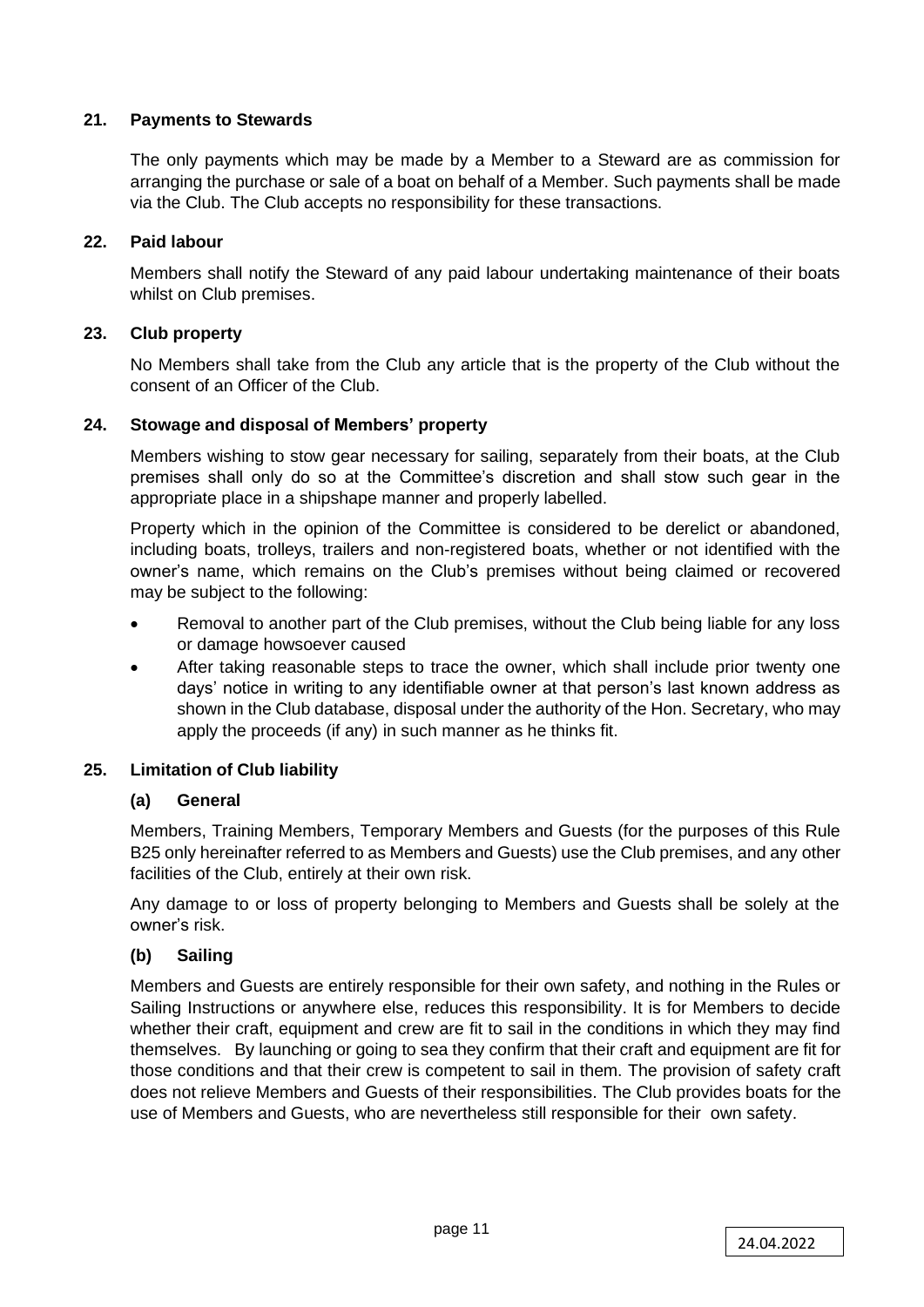# **26. Data protection**

Membership of the Club and acceptance of the Rules by the Member are deemed to constitute consent to the holding by the Club of relevant personal data for the purposes of the GDPR. The Members' Personal Information Privacy Notice is contained in the Members' Information File.

#### **27. Not to carry on any business**

No Member shall carry on any business activity on or from the Club's premises or from any Club mooring nor shall he make any charge to a Guest for the use of the Club's facilities other than for the purpose of collecting any fee or charge due to the Club in accordance with these Rules.

# **28. Purchase and supply of excisable goods**

#### **(a) Purchase and supply**

The purchase for the Club of excisable goods and the supply of the same on Club premises shall be exclusively and solely under the control of the Committee or of a special sub-Committee appointed by the Committee.

Intoxicating liquor may only be sold for consumption on the Club premises to persons who are aged 18 and over, and who are entitled to the use of the Club premises in pursuance of the Rules, at the time being in force. No person under the age of 18 may purchase or attempt to purchase intoxicating liquor within the Club premises nor may any person under the age of 18 consume such intoxicating liquor within the Club premises. No person aged 18 and over may purchase intoxicating liquor for consumption by a person under 18.

# **(b) Hours of sale**

Subject to the requirements of the licensing authorities, the Committee shall cause the facilities for serving intoxicating liquor to be open at convenient times for the sale of intoxicating Liquor to persons who are entitled to the use of the premises of the Club in pursuance of these Rules. "Convenient times" shall mean any hours between noon and midnight dependent on the schedule of Club racing and social events.

# **(c) Profits from sale**

No person shall be paid at the expense of the Club any commission, percentage or similar payment on or with reference to the purchase of intoxicating liquor by the Club; nor shall any person directly or indirectly derive any pecuniary benefit from the supply of intoxicating liquor by or on behalf of the Club to Members or Guests apart from any benefit accruing to the Club as a whole.

# **29. Use of electricity in boat parks**

The Club supplies 13 amp electrical connections around the site for the use of Members. These connections shall only be used when the Member is on site and only for one of the following purposes:

#### **(a) Use on Members' boats**

The electrical connections may be used to enable Members to work on their boats for maintenance purposes. They shall be disconnected when the Member leaves. Any cables found left plugged in after a Member has left the site will be disconnected.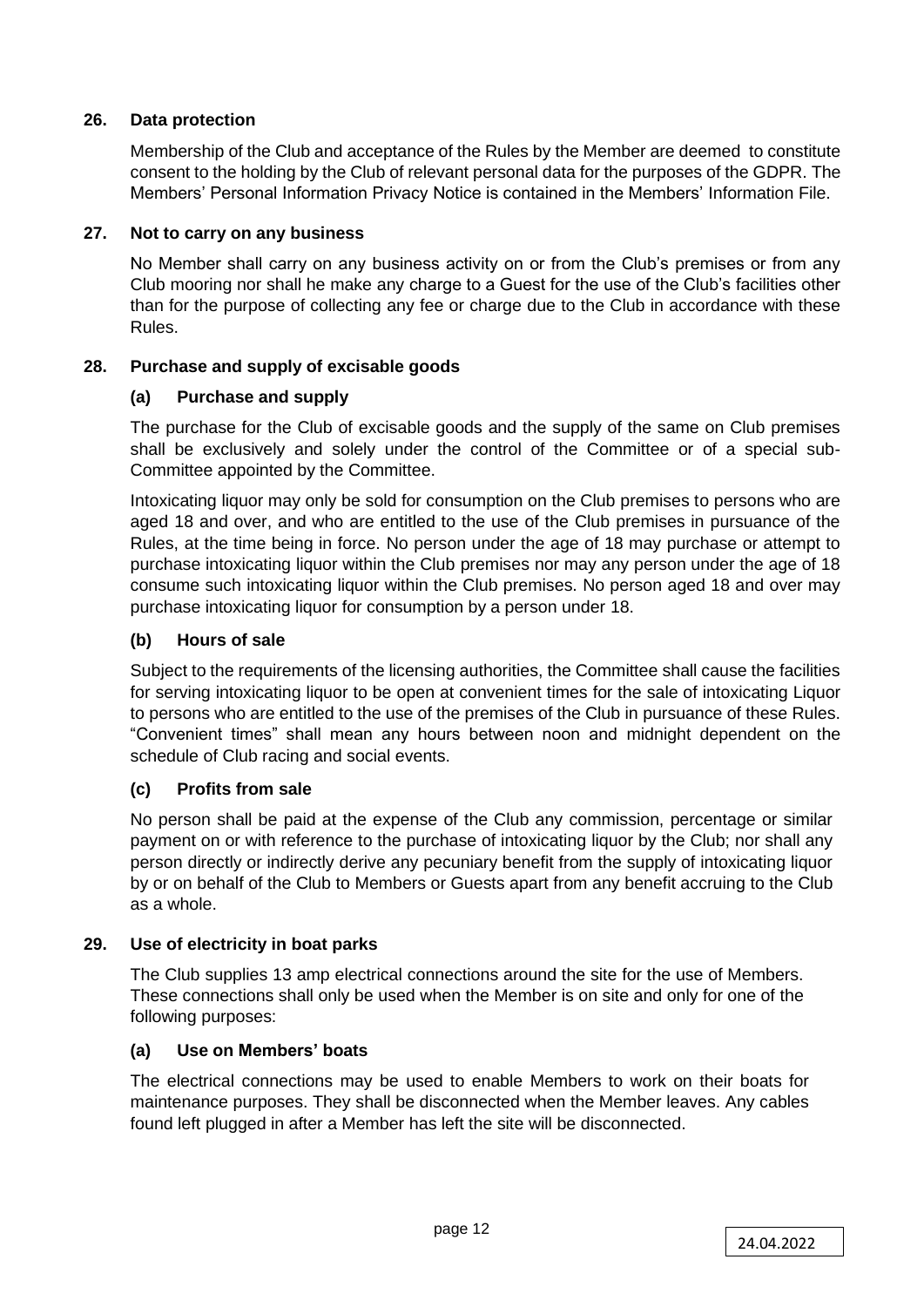# **(b) Charging electric vehicles**

A Member who wishes to charge his vehicle using the sockets provided by the Club shall obtain a dashboard sticker from the Hon. Secretary, and this sticker shall be prominently displayed when the vehicle is being charged. Any vehicle not displaying a sticker shall be disconnected.

The Member shall inform the Club on each occasion when they have used the Club to charge their vehicle and the Club shall invoice the Member for the appropriate cost; a register for Members to record usage is kept in the main entrance lobby of the clubhouse.

A list of Members who have been issued with stickers is kept in the main entrance lobby of the clubhouse.

# **30. Dealing with Club Employees**

The Committee has a legal responsibility to provide all club employees with a work environment free from harassment, bullying and discrimination. In their interactions with club employees Members must at all times show courtesy and respect. Any formal communication to club employees must be via their line manager. The Committee take their legal responsibilities very seriously in this respect and will take action against any Member who does not abide by these principles.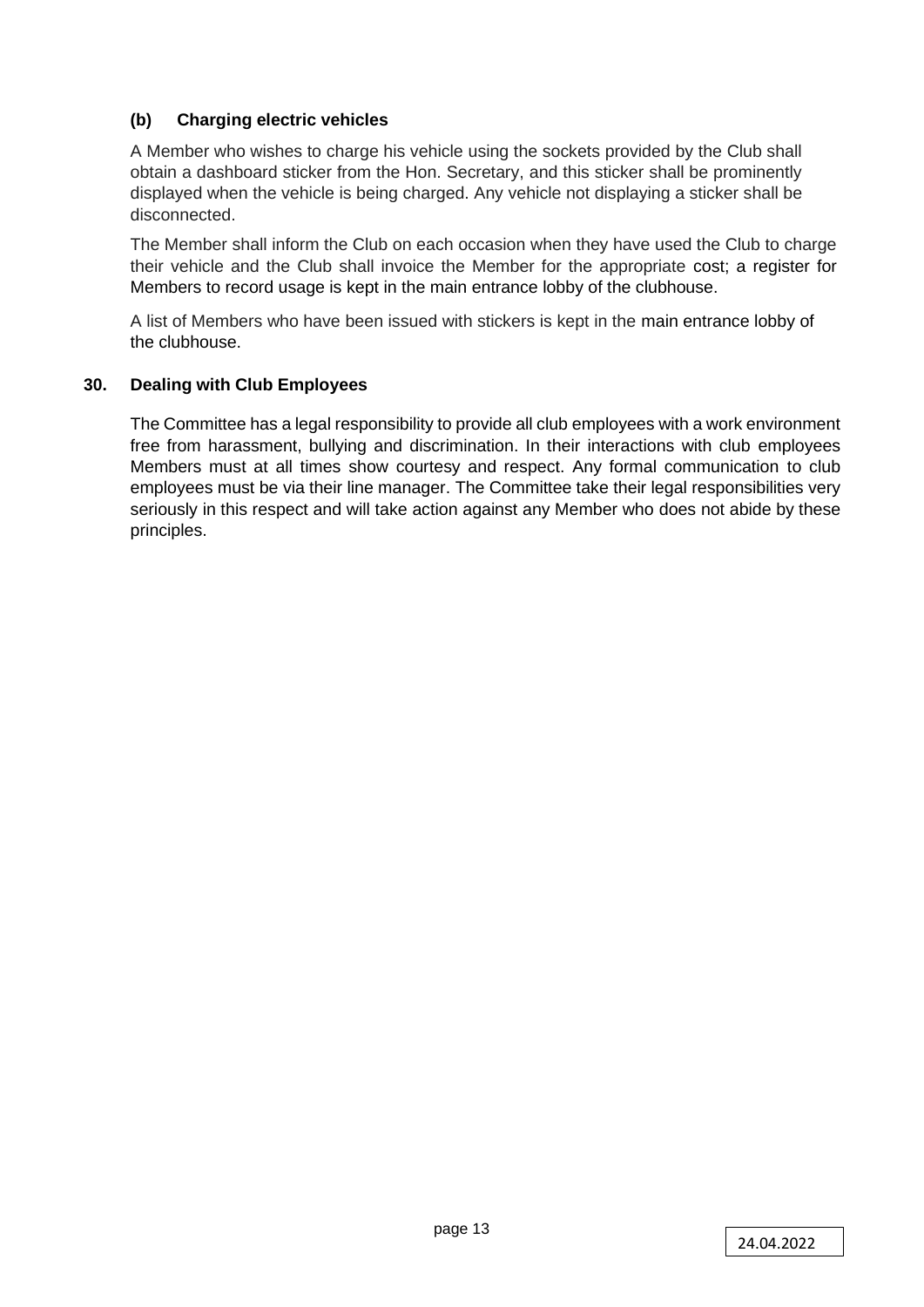# **C. RULES RELATING TO MEMBERS' BOATS**

# **1. Boat charges and licences**

Rules regarding boat charges and their payment are contained in Rules A3 and A4.

Boat licences in whatsoever format determined by the Committee, shall be issued each year by the Club on receipt of appropriate payment in respect of invoiced boat charges. A boat licence will be issued for each specific boat. All boats kept at the Club shall display a current valid licence confirming that the boat is registered to a Member's account and boat charges paid. This Rule does not apply to boats kept temporarily at the Club under the authority of Rules A2(c)(i) or A4(i).

Members intending to bring a boat which is new to the Club shall advise the Hon. Treasurer in writing in such form as shall be required for that purpose by the Committee. The same form shall be used to advise sales of boat between Members, sales of boats to non-Members, or removal of boats from the Club. Where a Member fails to notify the Hon. Treasurer within 14 days, the 'Non-Registered Boat Charge' will apply for the non-registered period in addition to the prevailing boat charge. (Repeat of Rule A4(h) for ease of reference.)

# **2. Insurance of boats**

Members (including Temporary Members) shall ensure that they keep their boats and all other property belonging to them fully insured at all times against loss, damage, third party risks and where appropriate racing risks. Such insurance shall include proper and adequate cover, as appropriate, for launching, hauling out, stepping and unstepping of masts, and use of the boat hoist. Insurance against third party risks shall be in the sum of at least £5 million.

# **3. Boats kept in dinghy parks**

# **(a) Charges**

The annual boat charge for a dinghy entitles a Member to keep one launching trolley and one road trailer at the Club.

# **(b) Dinghy park site allocation**

The Club boat parks are under the control of official(s) appointed by the Committee for this purpose. Sites in the boat parks are allocated by the appointed official(s), and the Club may reallocate sites and/or move any boat, trolley or trailer.

# **(c) Identification**

Members shall keep their boats, trolleys and trailers identified clearly and visibly from the outside in such a manner as the Committee may prescribe.

# **(d) Trolleys and trailers**

Trolleys and trailers not in use shall not be left in the dinghy parks, but kept in the dedicated storage area. Where a Member has disposed of his dinghy, he shall be responsible for disposal of the trolley and/or trailer, failing which charges will be levied. Refer also to Rule B24. Where a trolley or trailer is kept locked, a key shall be deposited with the Steward.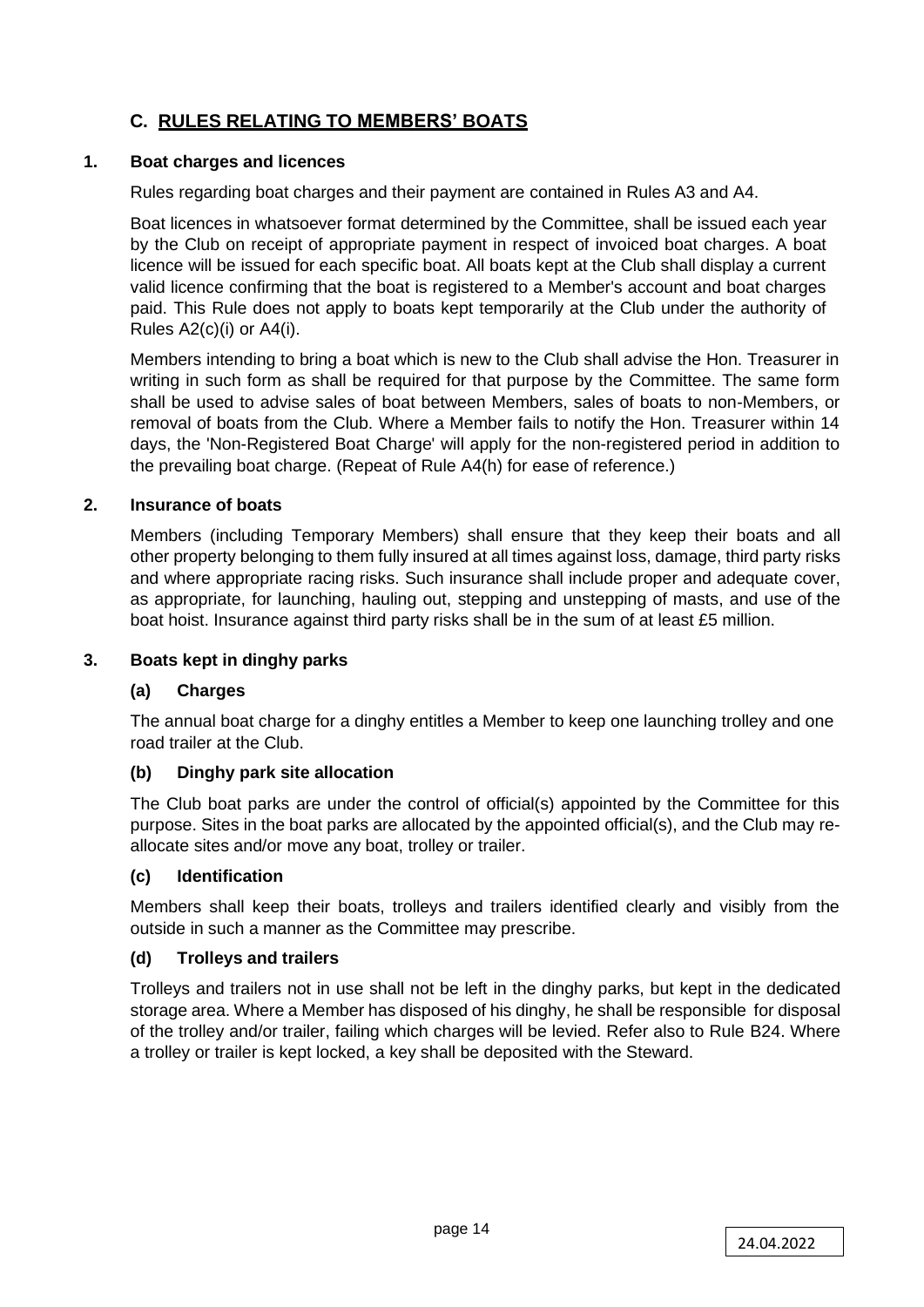# **4. Boats kept on moorings**

# **(a) Charges**

The annual boat charge for a mooring cruiser covers:

- A mooring position (but not the cost of the ground tackle)
- Biennial mooring tackle inspection
- Winter storage in the open (or a berth in the Ballast Hole)
- Summer storage of one launching trolley or road trailer
- Launching and hauling out at beginning and end of the sailing season plus up to four additional haul-outs and launchings per year
- There will be a charge for haul-outs and launchings in excess of the foregoing.
- Use of the mast crane, the boat hoist and the high pressure washing hose
- Storage of one tender.

A further charge may be levied for additional trolleys, trailers or tenders.

A Member whose cruiser will never require a mooring at the Club, but requires storage and/or launching/hauling-out facilities, may apply to pay the non-mooring cruiser charge according to the prevailing tariff. This charge covers the following:

- Storage in the open
- (In the case of non-mooring cruisers that are launched from the Club and moored elsewhere) summer storage of one launching trolley or road trailer
- Launching and hauling out at beginning and end of the sailing season (subject to Rule C4(e) below), and use of the mast crane, the boat hoist and the high pressure washing hose

A concessionary boat charge is applicable for open day boats, not exceeding 17ft hull length, kept on moorings, and not requiring a deep mooring. The annual boat charge for a day-boat covers the same items, and is subject to the same conditions, as that for a mooring cruiser (see above).

# **(b) Moorings allocation**

The Moorings, including berths in Ballast Hole, are under the control of the Moorings subcommittee appointed by the Committee for this purpose. A Member requiring a mooring for any craft shall make a request to the Moorings sub-committee using a boat licence/mooring application form (see Rule C1 above).

Mooring positions are allocated by the Moorings sub-committee who may also re-allocate positions as required by the overall needs of the Club. Furthermore, if a mooring is not used by a Member for a complete season, it may be forfeited.

The Moorings sub-committee advises mooring positions by means of formal allocation letters; a specimen allocation letter is contained in the Members' Information File.

# **(c) Mooring tackle**

The provision and adequacy of ground tackle, riser chain, buoy and strops shall be the responsibility of the Member.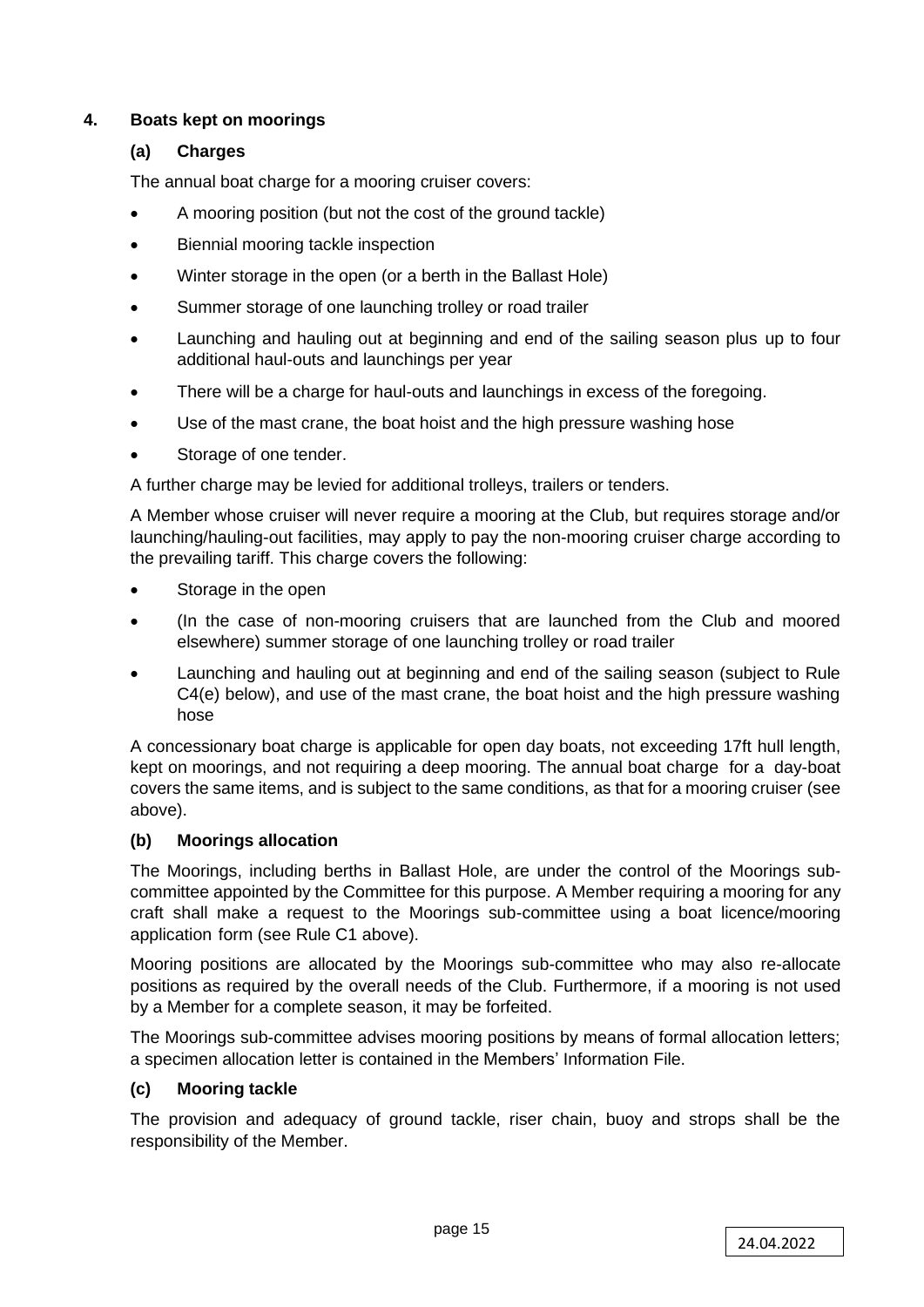The design of mooring tackle shall conform to the principles set out in the Mooring Tackle Guidance Notes, contained in the Members' Information File. The length of the rising chain shall not exceed that specified in the allocation letter.

There shall be a mandatory biennial inspection, by the Club, of all moorings and of any new mooring laid by a Member. If a mooring is found to be unfit for use the Club shall require that necessary remedial work be carried out before launching, or re-launching, the Member's boat.

Members requiring the Stewards' services for work in connection with moorings shall make such requests via the Moorings Officer. The cost of services and associated materials will be charged to the Member's account in accordance with the prevailing tariff, a copy of which is held in the Members' Information File.

All mooring tackle shall be purchased through the Club, which shall make such equipment available for sale on a non-profit-making basis.

# **(d) Trolleys and trailers**

Guidelines for Design of Cruiser Launching Trolleys are contained in the Members' Information File.

Trolleys and trailers are inspected periodically by persons authorised by the House, Precincts and Equipment sub-committee for this purpose. These inspections may identify as unsuitable any trolley or trailer at any time, either when first brought to the Club due to unsuitable design, or subsequently due to excessive corrosion or because it has become unserviceable. A list of authorised trolley & trailer inspectors is contained in the above Guidelines.

Launching and hauling out of cruisers is conditional on the trolley or trailer being fit for purpose and in accordance with these Guidelines.

Trolleys, trailers and related equipment shall be clearly marked with the names of the Member and the boat which they support. Where a Member has disposed of his boat, he shall be responsible for disposal of the trolley and/or trailer, failing which charges will be levied. Refer also to Rule B24. Where a trolley or trailer is kept locked, a key shall be deposited with the **Steward** 

# **(e) Cruiser launching and hauling out**

Guidelines for Cruiser Launching and Hauling Out are contained in the Members' Information File.

A Member who wishes to use the Club premises for launching or hauling out a cruiser shall comply with the following; any queries shall be referred in writing to the House, Precincts and Equipment sub-committee:

• No boat over 30ft hull length and 32ft LOA including fixed bowsprit and/or having a gross weightof 6 tons or more including trolley and all on-board equipment, or with an overall width of boat or trolley exceeding 15ft, is allowed to be launched or hauled out at the Club's facilities. Proof may be required of gross weight, length and beam.

Moveable projecting parts such as bowsprit, rudders, folding outriggers, outboards on brackets, davits, may be excluded from the above dimension limits providing they do not impede the launching process. Agreement to such exclusions must be obtained in writing from the House, Precincts and Equipment sub-committee before launching and recovery.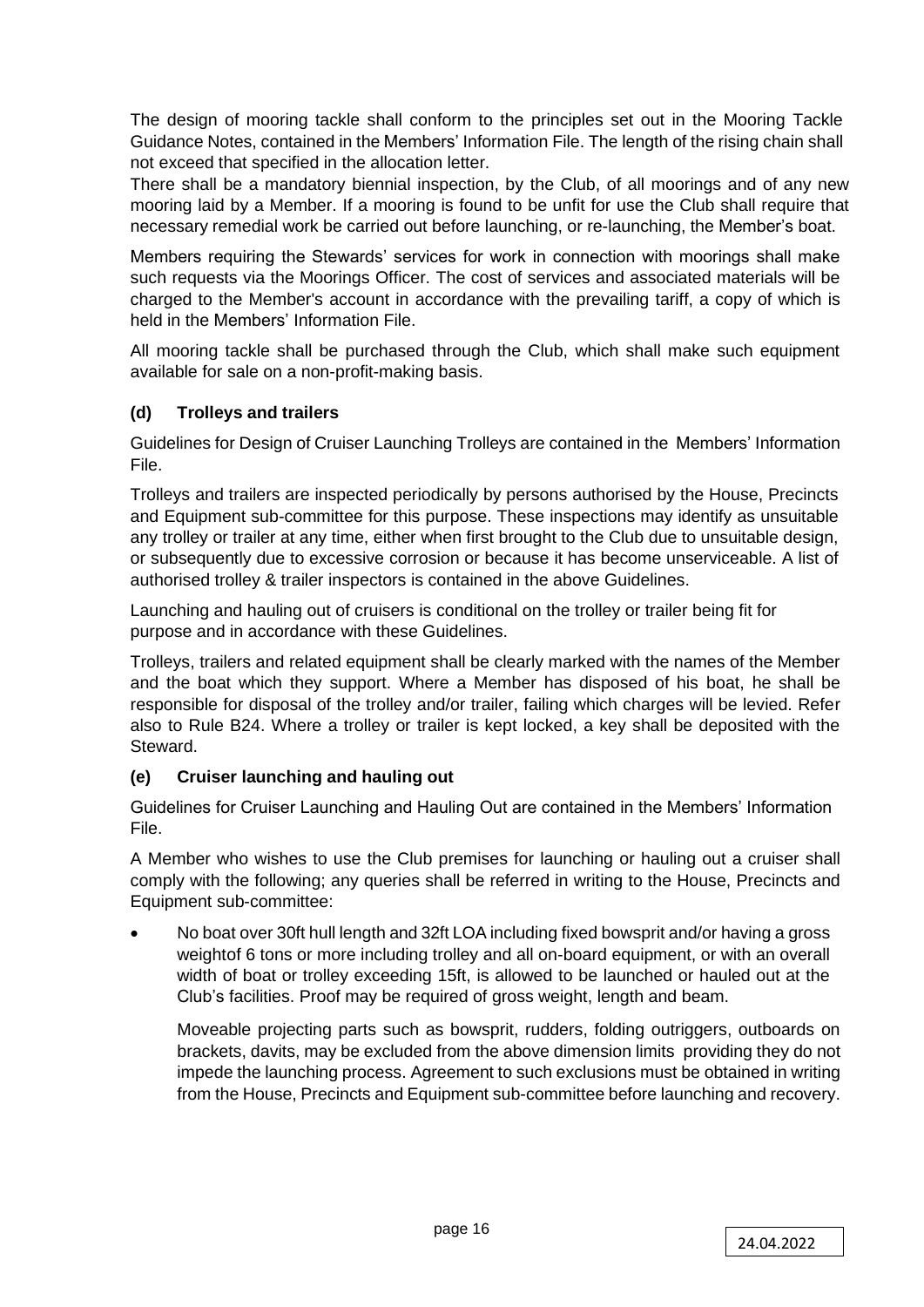- The date and time for launching or hauling out shall be agreed with the Steward who may postpone or otherwise vary the operation.
- The tractor shall only be driven by persons authorised by the House, Precincts and Equipment sub-committee for cruiser towing (refer Rule B15). The tractor driver shall have control of the operation and may stop this at any time.
- The Member who owns the cruiser, or a representative nominated by him, shall be present throughout launching or hauling out, and he also may stop the operation at his own discretion.
- Craft which are not launched by the end of May in any year shall, at the Committee's discretion, be re-located in order to maximise car parking space.

# **(f) Boat hoist and mast crane**

- Supervision of the operation of the cruiser boat hoist or mast crane shall only be by persons authorised by the House, Precincts and Equipment sub-committee
- The Members' Information File contains Operating Procedures, and lists of authorised operators, for both the boat hoist and the mast crane
- The date and time for launching, hauling out or use of the boat hoist or mast crane shall be agreed with the Steward who may postpone or otherwise vary the operation.
- The authorised boat hoist operator or the authorised mast crane operator, as applicable, shall have control of the operation and may stop this at any time.
- The Member who owns the cruiser, or a representative nominated by him, shall be present throughout the lifting/lowering operation in the boat hoist or the stepping/unstepping of the mast.

# **5. Use of slipway**

Other than the launching/retrieval of boats normally kept on moorings (refer Rule C4(e) above), use of the Club slipway is restricted to hand launched sailing dinghies, tenders etc. weighing under 300 kg.

Keelboats, or other boats which normally require either a car or a tractor for launching and retrieval are not normally permitted to be day-sailed from the Club. Exceptionally, the Committee may grant permission to a Member who owns such a boat and wishes to day-sail it at the Club. Applicants for such permission shall submit a letter to the Hon. Secretary in the form required by the Committee.

# **6. Motor boats**

No motor vessels except those of the displacement type shall be permitted to use the slipway or moor or lie ashore at the Club without the written consent of the Committee.

Exceptionally, the Committee may grant permission for a Member to keep and launch a RIB at the Club, on the express understanding that the main reason for keeping and launching the boat at the Club is for use as a support craft for organised sailing or training events. Applicants for such permission, which must be renewed annually, shall submit a letter to the Hon. Secretary in the form required by the Committee before 1<sup>st</sup> March each year.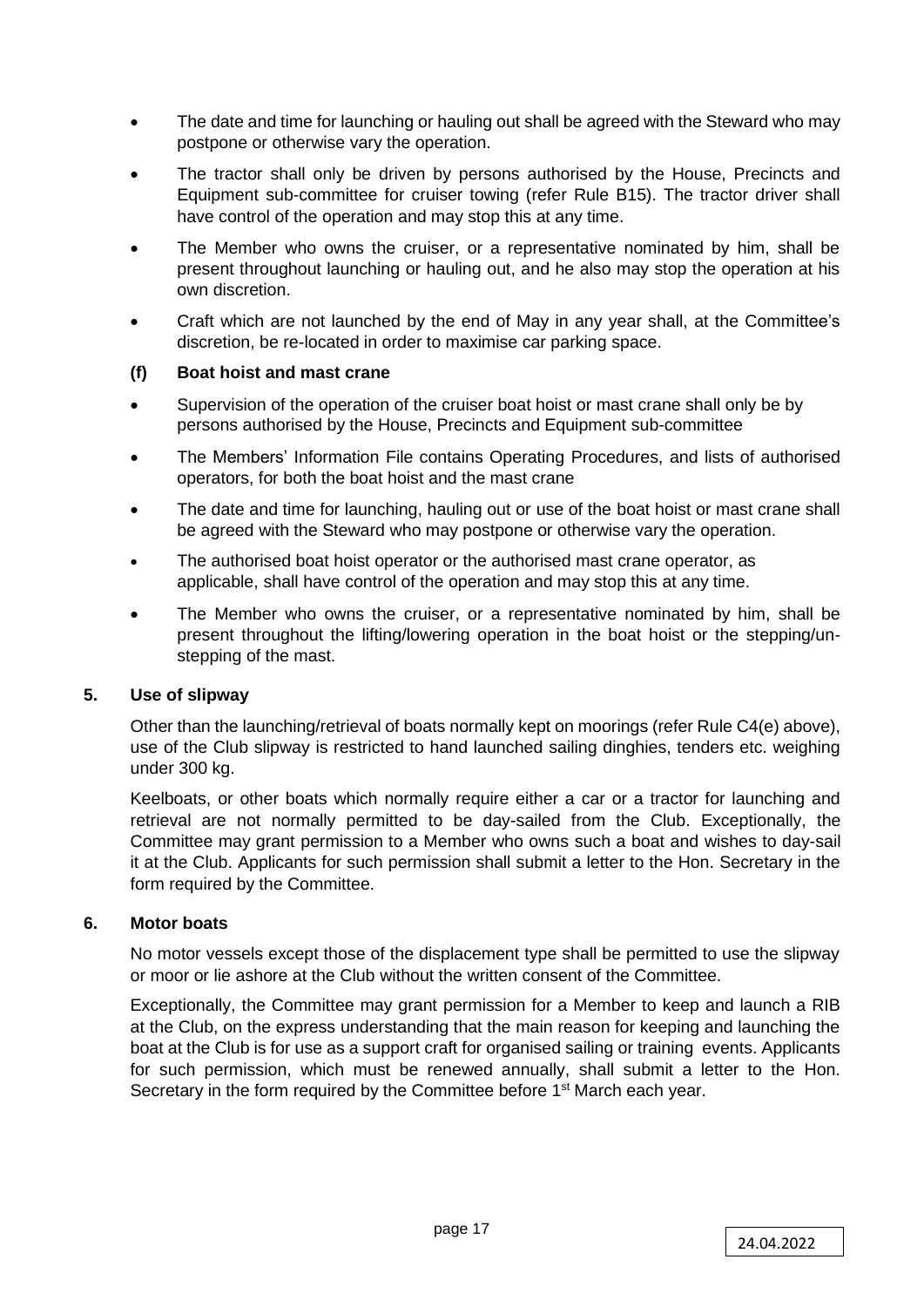# **D. RACING RULES**

# **1. Race Officer**

The Race Officer, with the help of his assistants and coxswains appointed by the Committee for the purpose, is responsible for the management of the racing programme for the day.

# **2. The bridge**

The Race Officer shall have authority over access to, and use of, the bridge during racing activities.

# **3. Sailing Instructions**

Persons in charge of boats racing in races organised by the Club are subject to the Racing Rules of Sailing and to the Sailing Instructions issued by the Club from time to time, which are deemed to be Rules of the Club. A copy of the Sailing Instructions is contained in the Members' Information File.

# **4. Safety boats**

From the warning signal for the first race, the coxswains of safety boats will be under the direction of the Race Officer, and will move to suitable positions to keep the racing area under surveillance, and to assist boats as required. The coxswain of an official safety boat may, in the interests of safety, order a boat to retire, or any crew member to come aboard the safety boat. The decision to salvage a disabled boat, if other crews may be in danger, is at the discretion of the coxswain or the Race Officer.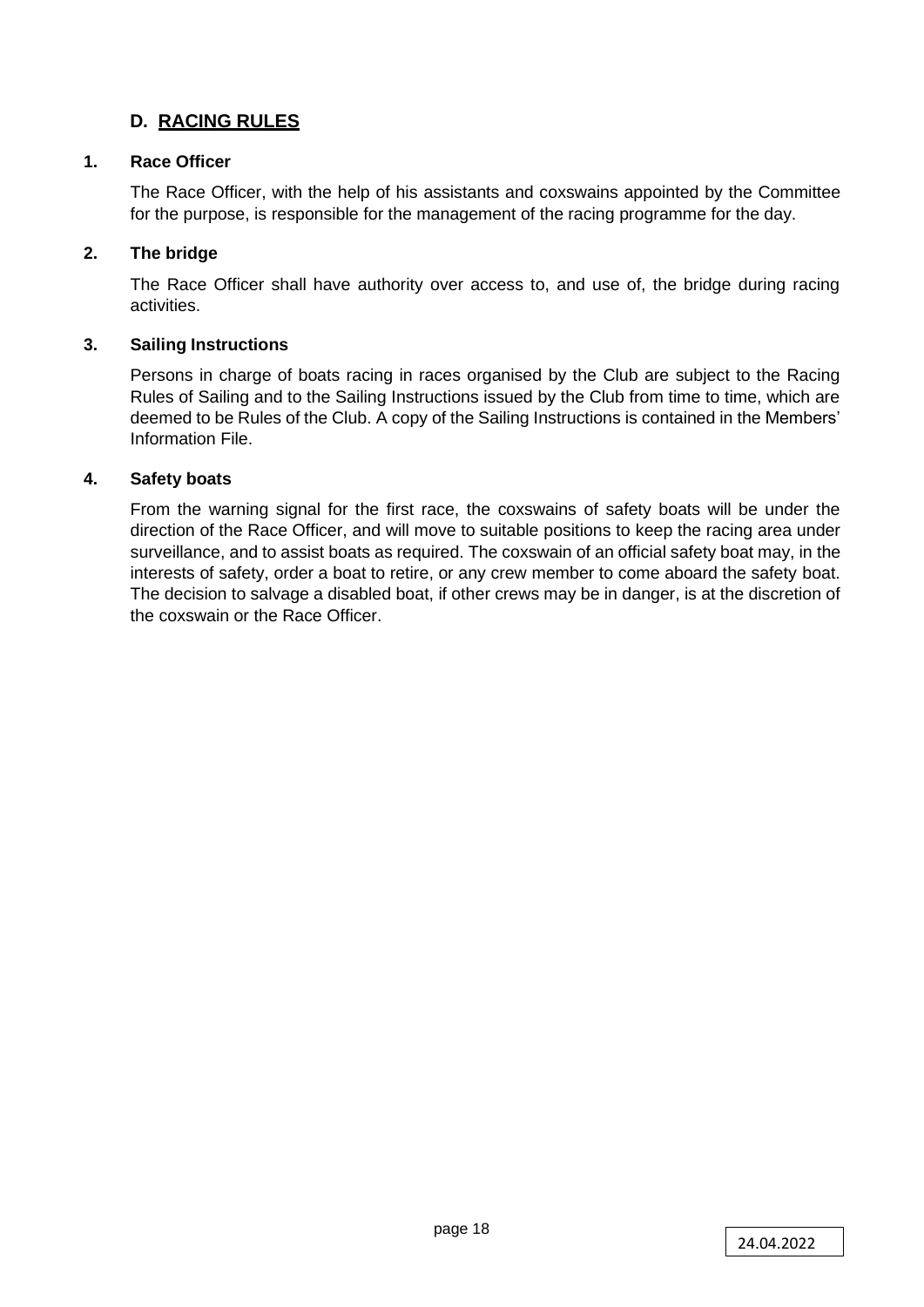# **E. RULES FOR CLUB OWNED BOATS**

# **1. Motorised boats**

#### **(a) Crews**

The motorised boats shall always be under the control of nominated coxswains. Members shall not except in an emergency take the boats without permission of the Steward, the Race Officer, or an Officer of the Club.

Only persons holding a valid RYA Power Boat level 2, or higher, qualification may act as coxswains. A list of authorised coxswains is contained in the Members' Information File.

Coxswains must wear the kill-cord at all times whilst driving the boats (excluding the launch and workboat).

Adequate personal buoyancy aids and suitable clothing must be worn by all coxswains and crew members in the boats. Smoking is not permitted in the boats

The number of persons carried by the boats is for safety reasons at the discretion of the coxswains, but in no event shall exceed the number specified on the notice affixed in each boat.

#### **(b) Safety boats**

The launch, dory and RIBs are primarily provided for safety purposes to facilitate racing and training within the club.

Their secondary use is to facilitate racing within the Club and they will be available before racing commences to take Members to their boats on moorings. After racing they will be available for taking Members ashore from their boats on moorings or for retrieving incapacitated or becalmed boats.

At other times they will be available for the general purposes of the Club.

# **(c) Coaching boats**

The mini-ribs and Jaffas are primarily provided for coaching purposes. They may also be used as safety boats on the lake.

At other times they will be available for the general purposes of the Club.

# **2. Club-owned sailing dinghies**

The Club-owned sailing dinghies fall into four categories, the rules for each of which are set out below. A list of the sailing dinghies falling into each category is contained in the Members' Information File.

For Club-owned sailing dinghies which may be borrowed (categories (b) and (d) below) borrowing is subject to:

- Booking in advance by following the online procedure detailed on the 'Club Owned Dinghies' page on the Club website
- Not using the boat if on the proposed day of use the forecast wind is greater than force 4.
- The requirements of the Club, i.e. Sailing School, Cadet events, or taster sessions for new or potential members, take priority over a Member's booking, even if a clash arises after the Member has made his booking.

Club-owned sailing dinghies must be treated as if they were your own property. If any Member finds or returns any of the Club-owned sailing dinghies with faulty or missing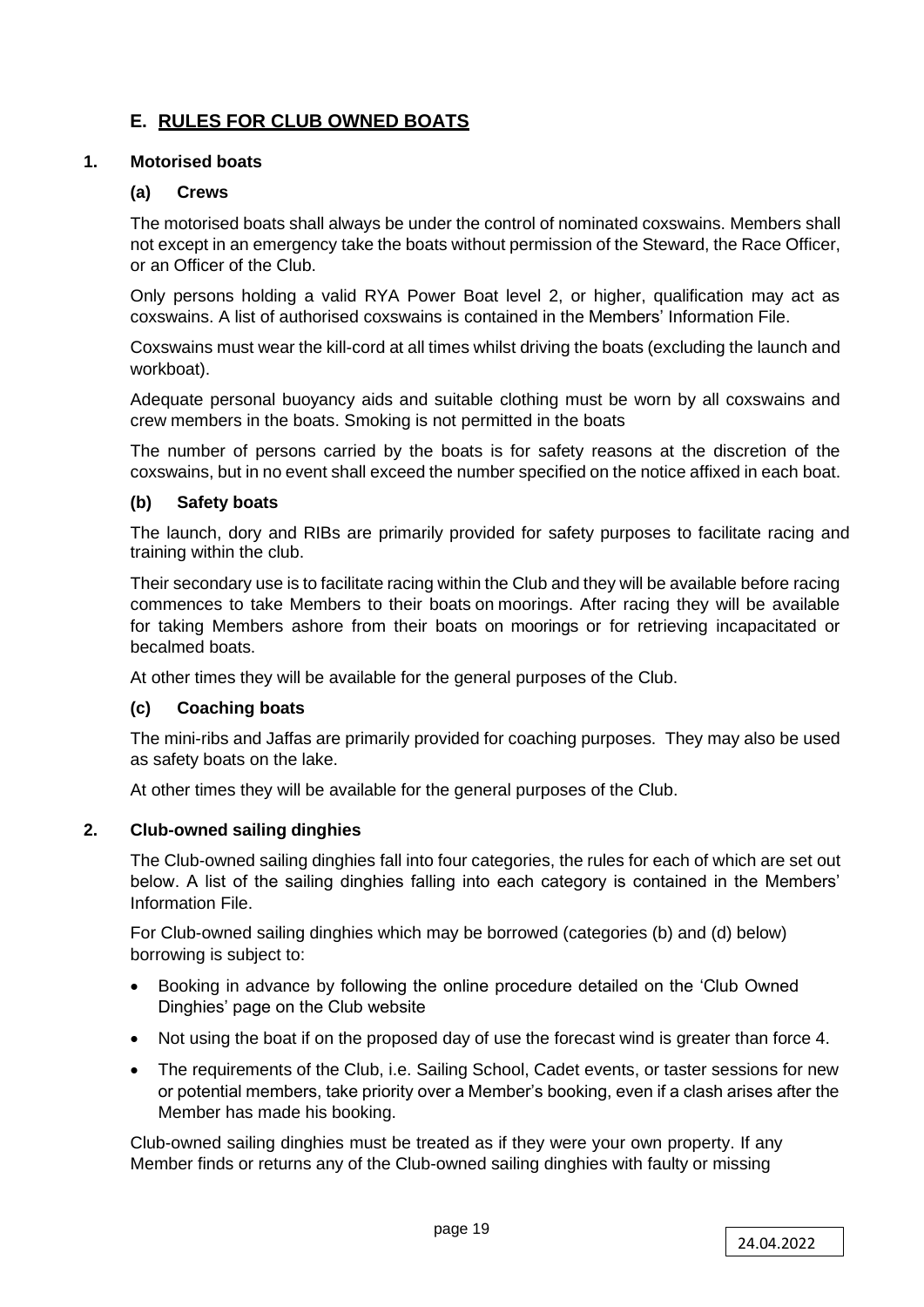equipment, please report this by following the online procedure detailed on the 'Club Owned Dinghies' page on the Club website to enable them to be repaired as soon as possible.

In the event of any damage being caused by a Member to a Club-owned boat through misuse, irresponsible use, or use not in accordance with these Rules, the Club reserves the right to charge the Member concerned for any repairs/replacement parts etc.

Club-owned sailing dinghies are intended for use only on the Club lake or launched via the Club ramp for use on the river; they shall not be taken from the Club site unless approved by the Committee on each occasion.

# **(a) Sailing School boats for use exclusively by the Sailing School**

These can only be used by the Club's instructors or with permission of the Hon. Cadet Skipper, the Chief Instructor, the Principal of the Sailing School, or a Flag Officer.

# **(b) Sailing School boats which may be borrowed by Members, but which may not be used for racing**

Borrowing is subject to conditions specified above.

# **(c) Cadet training Toppers, Optimists and Optibats**

These can only be used under the supervision of the Hon. Cadet Skipper or his nominated representative or a Flag Officer, with the exception of those boats whose sails and rigs are kept in the lake pavilion which are available for Members to use on the lake and do not need to be booked.

# **(d) Other Sailing School and Cadet training boats (Toppers, Optimists, 420s, Fevas etc.) which may be borrowed by Members, and may be used for racing under the direction of the Hon. Cadet Skipper or his nominated representative or a Flag Officer**

The purpose of Club-owned sailing dinghies in this category is to allow Members to try a different class of boat to determine if it is suitable for their needs. Use of these boats should not be seen as a long term alternative to Members buying their own boats. Cadets who are engaged in training on the river must have their own boats.

Borrowing is subject to conditions specified above.

Additionally, a Member may not book in advance the same class of boat in category (d) for more than two of the following events: Cadet Frostbite, Cadet Training Weekends, Cadet Week, Club Week, Reid Scott. If a boat has not been booked by another Member and is available on the day of one of these events a Member who has previously used their booking entitlement may use that boat.

# **3. Rowing dinghies**

Those Club-owned rowing dinghies which are normally kept moored to the river pontoon are not to be left on a mooring and must be returned to the pontoon in the shortest possible time.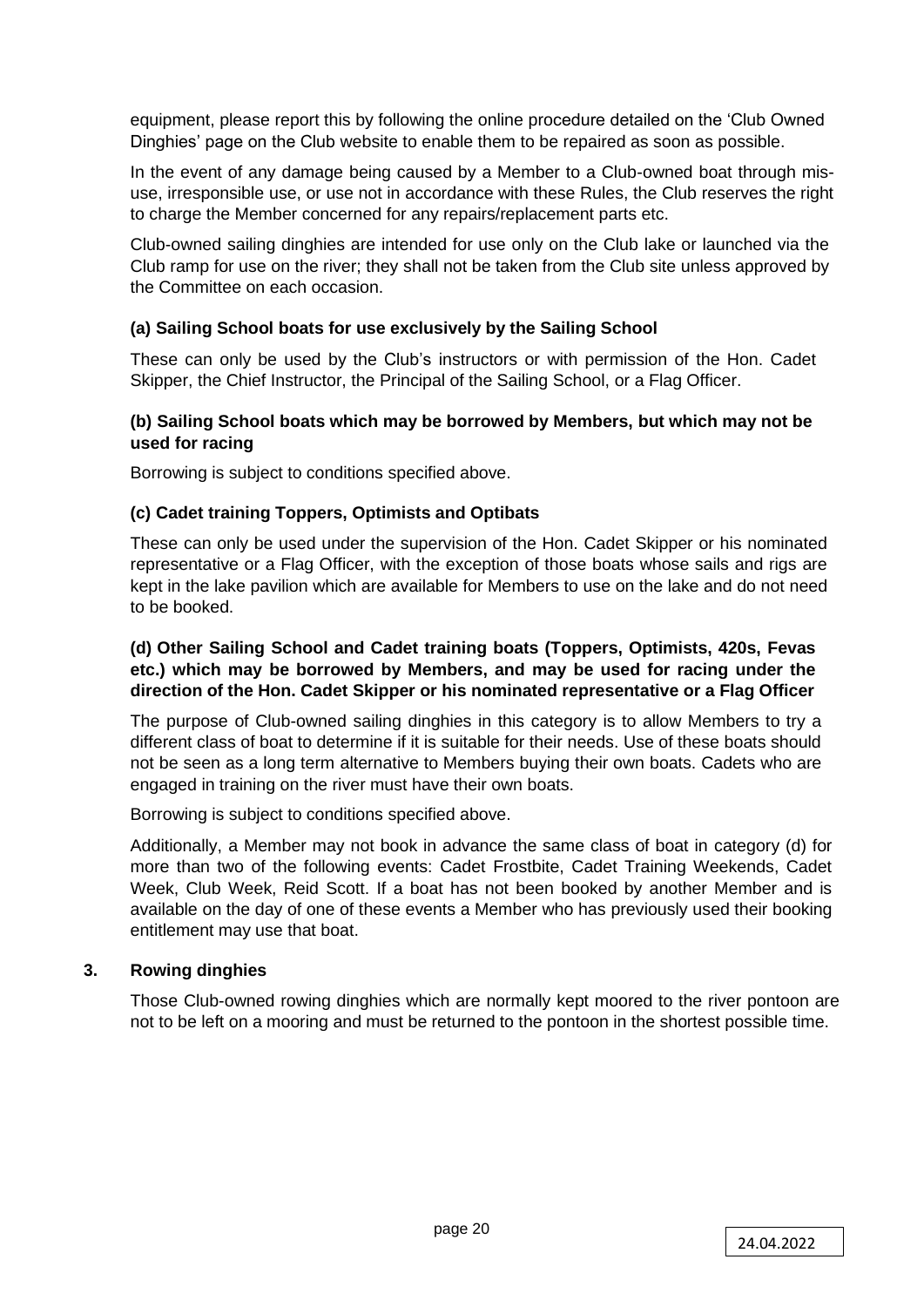# **F. SAILING SCHOOL RULES**

# **1. Status and governance**

The Club operates an RYA Recognised Training Centre - the "Sailing School" - which complies with RYA guidelines. As part of this compliance, the Club has published the following documents which are approved by the RYA:

- Sailing School Health and Safety Policy
- Operating Procedures Manual
- Risk Assessment for Cadet Training

Copies of these documents are held in the Members' Information File.

The Committee appoints a Sailing School Principal, Sailing School Manager and Chief Instructor.

# **2. Trainers' Responsibility**

All Trainers must observe the Sailing School's policies and procedures as laid down in the documents listed in (1) above.

All Trainers must hold appropriate qualifications.

Trainers in activities comprised within the RYA Recognised Training Centre must be qualified RYA instructors.

A list of qualified instructors and coaches is held in the Members' Information File.

# **3. Trainees**

Non-members wishing to attend a course of instruction shall be required to become Training Members - refer Rule A2(b).

All trainees must observe the Sailing School's policies and procedures as laid down in the documents listed in Rule F1 above.

Training charges are according to the prevailing tariff, which is published in the Members' Information File, and are payable in advance.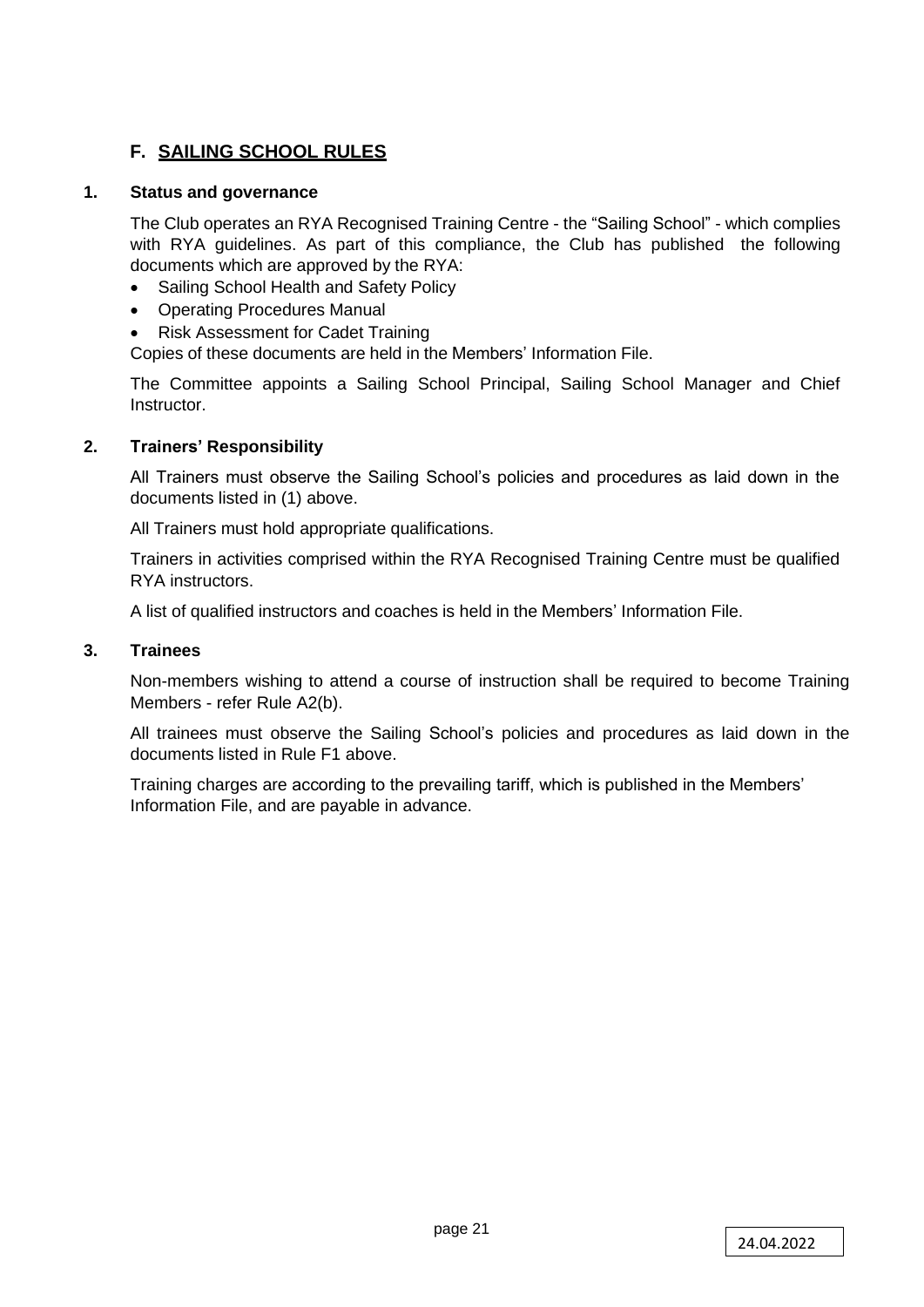# **G. LAKE RULES**

# **1. Use**

- **(a)** The lake is primarily for the use of Members, Training Members, Temporary Members and Guests.
- **(b)** Use by other persons or organisations may be granted after written application and formal agreement as specified in (c) below. Use by an outside organisation does not preclude Members from using the lake at the same time unless specifically stated on the Club notice board or website.
- **(c)** The Committee appoints a Bookings Officer who is authorised to sign standard letters of confirmation of lake bookings, provided that the dates of bookings have either been agreed in advance with the Committee, or are according to such principles as the Committee may have agreed. Such standard letters shall include dates and charges, together with the Standard Terms & Conditions for Lake Hire; a copy of the latter is included in the Members' Information File.
- **(d)** Power boats are not permitted on the lake, with the exception of safety boats, in which case prior permission for their use shall be obtained from the Bookings Officer or a Flag Officer.
- **(e)** Recreational swimming is not permitted unless authorised by the Committee.
- **(f)** Because of the risk of higher than normal levels of algal toxins in hot weather, Members use the lake at their own risk and must at all times take into account the Lake Guidelines, which are contained in the Members' Information File.

# **2. Safety**

- **(a)** Adequate personal buoyancy aids shall be worn by all persons at all times when on the water.
- **(b)** Any persons under the age of 11 years shall be under the direct supervision of an adult who is present and shall be responsible for them.
- **(c)** Should ice form on the lake, all persons shall keep off the lake.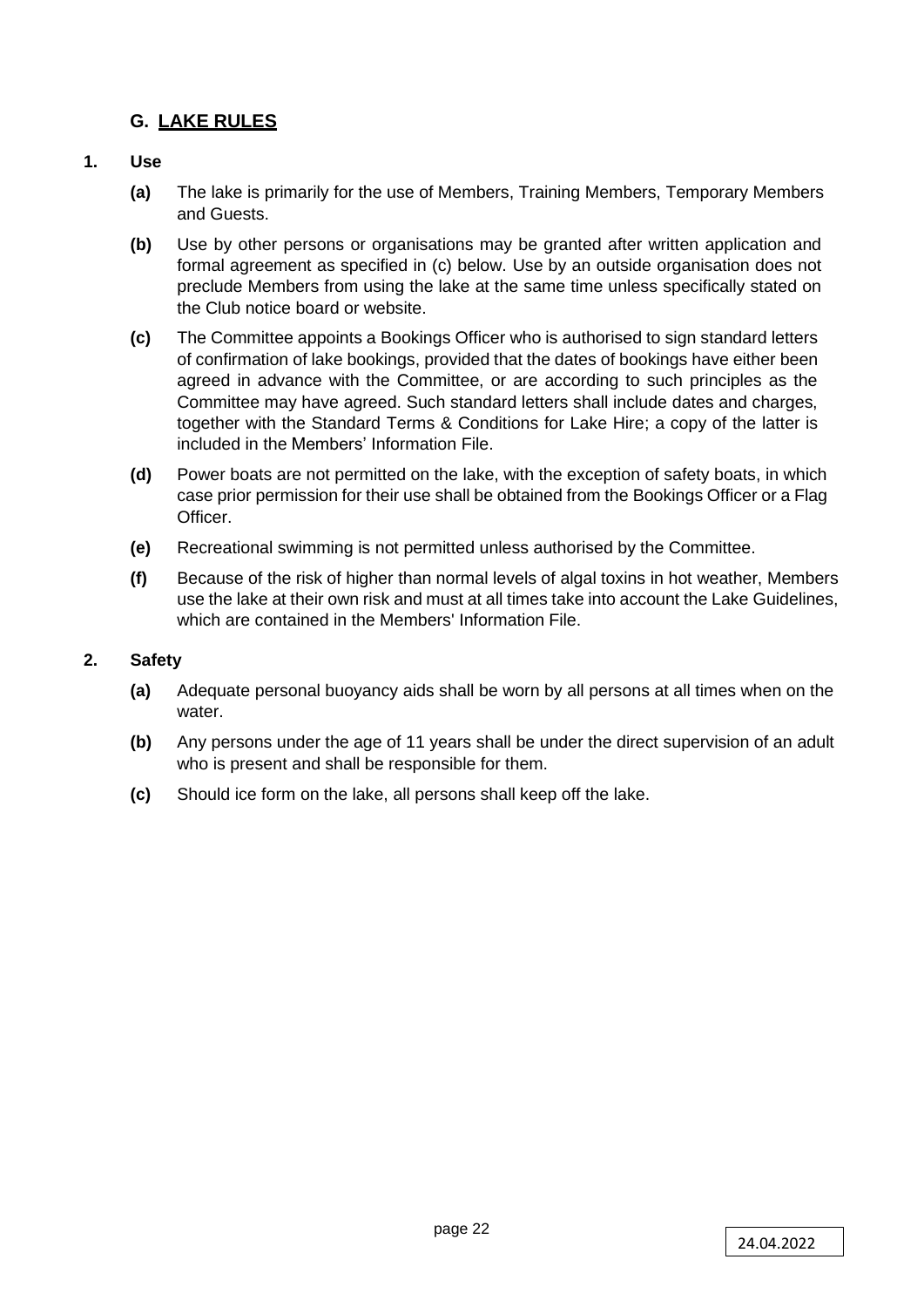# **Appendix – List of Members' Information File items referenced in the Rules**

| MIF item title (in alphabetical order)                           | <b>Reference Rule</b> |  |  |
|------------------------------------------------------------------|-----------------------|--|--|
| Authorised coxswains of Club-owned motorised boats               | E1(a)                 |  |  |
| Authorised drivers of Club's motorised wheeled equipment         | <b>B15</b>            |  |  |
| Authorised operators of sea wall flood prevention gates          | B4                    |  |  |
| Boat hoist operating procedures                                  | C4(f)                 |  |  |
| Boat licence/mooring application form                            | C <sub>1</sub>        |  |  |
| Bungalow conditions of use                                       | <b>B18</b>            |  |  |
| Burgee design and use on regalia                                 | <b>B1</b>             |  |  |
| Cadet Membership application form                                | A1(c)                 |  |  |
| Charges for other services and goods                             | A3(b)                 |  |  |
| Child protection policy, Code of conduct and Good practice guide | B <sub>9</sub>        |  |  |
| Club-owned sailing dinghies, listed by category                  | E <sub>2</sub>        |  |  |
| Clubhouse rooms booking form                                     | <b>B17</b>            |  |  |
| Clubhouse rooms standard conditions of hire                      | <b>B17</b>            |  |  |
| Designated camping dates                                         | <b>B19</b>            |  |  |
| Full Membership application form                                 | A1(a)                 |  |  |
| Guidelines for design of cruiser launching trolleys              | C4(d)                 |  |  |
| Guidelines for cruiser launching and hauling out                 | C4(e)                 |  |  |
| Health & Safety policy statement                                 | B <sub>3</sub>        |  |  |
| Lake guidelines (re algal toxins)                                | G1(f)                 |  |  |
| List of qualified instructors and coaches                        | F <sub>2</sub>        |  |  |
| Mast crane operating procedures                                  | C4(f)                 |  |  |
| Members' personal information: privacy notice                    | <b>B26</b>            |  |  |
| Membership subscriptions & boat charges                          | A3(a)                 |  |  |
| Mooring tackle guidance notes                                    | C4(c)                 |  |  |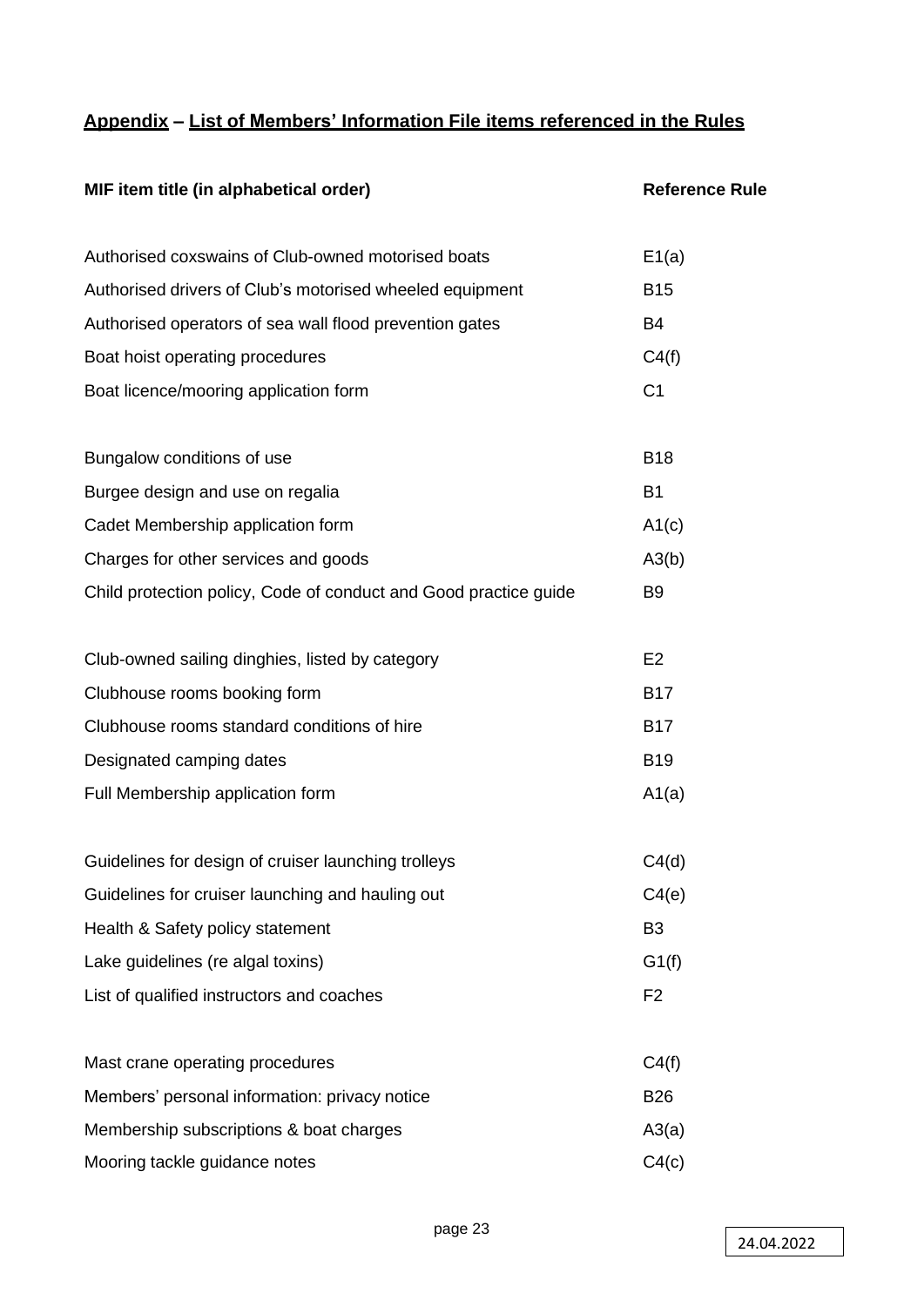| Moorings work charges                       |                |  |
|---------------------------------------------|----------------|--|
|                                             |                |  |
| Risk assessment for cadet training          | F1             |  |
| Sailing instructions                        | D <sub>3</sub> |  |
| Sailing School health & safety policy       | F1             |  |
| Sailing School operating procedures manual  | F1             |  |
| Sailing school training course fees         | F3             |  |
|                                             |                |  |
| Specimen moorings allocation letter         | C4(b)          |  |
| Standard terms and conditions for lake hire | G1(c)          |  |
| Steward's work requests                     | <b>B20</b>     |  |
| Wireless & Internet policy                  |                |  |